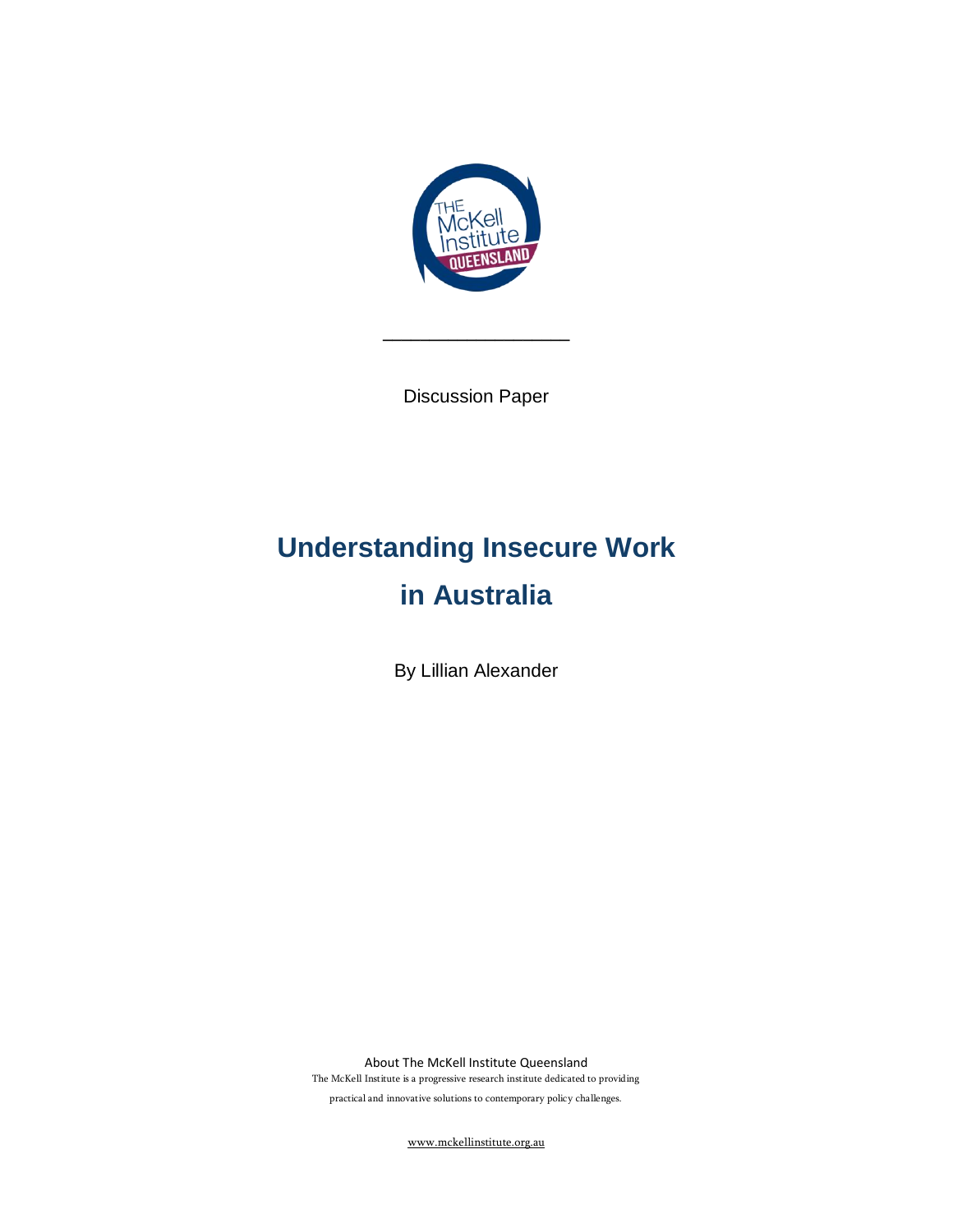### Contents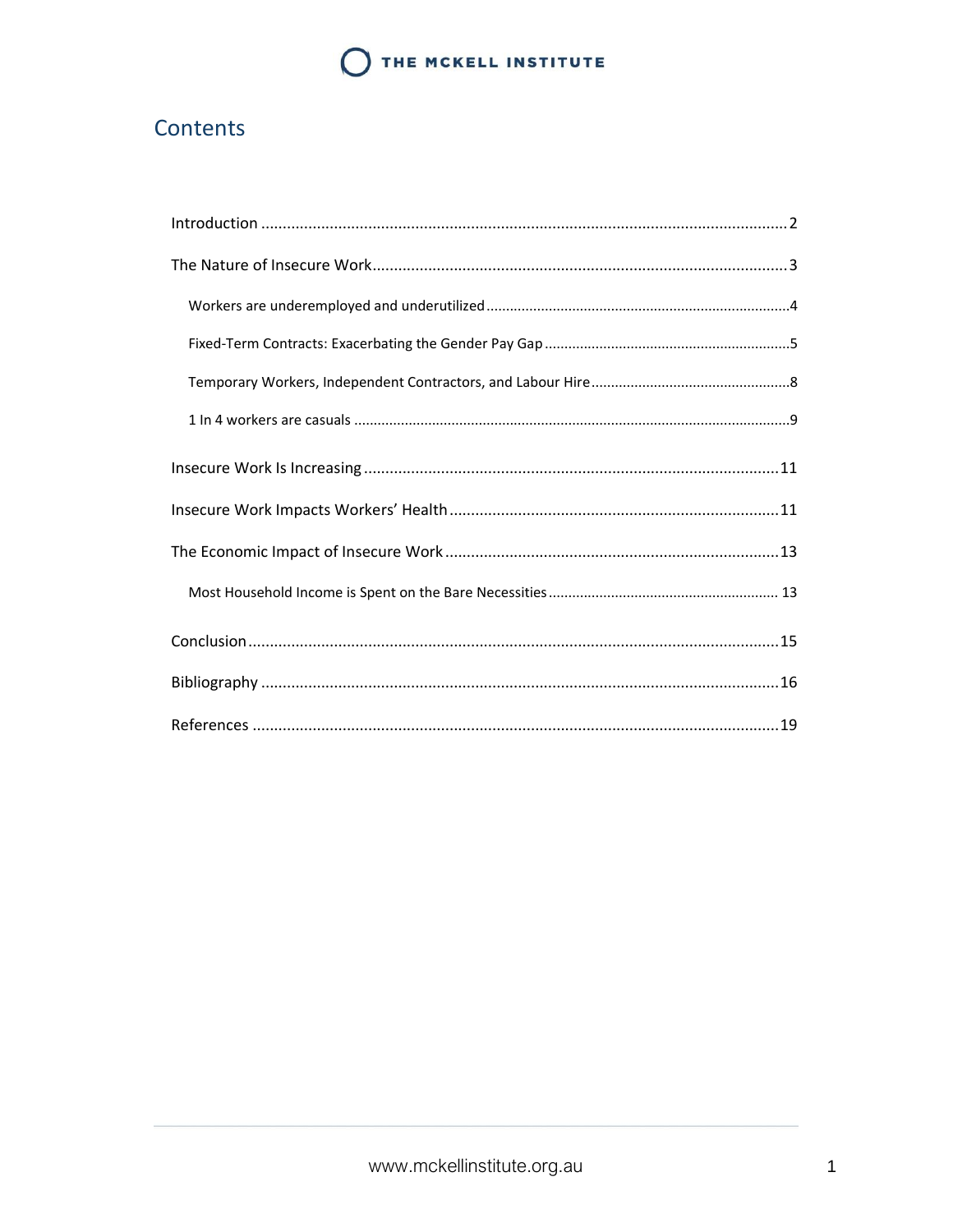### <span id="page-2-0"></span>Introduction

The nature of Australia's workforce has been changing for decades. Workers may be more challenged, more productive, and more skilled than ever before. But for too many, job insecurity is a constant cloud that affects their ability to plan for their future, provide for their families, and engage in their local economies to the fullest extent.

While Australia's headline economic statistics have long looked rosy, they can at times mask the granular reality of an economy that doesn't work for so many Australians.

While unemployment may be low, underemployment and the underutilization rates for workers is high.

And while more Australians may be in the workforce than ever before, so too are more Australians working without basic workplace entitlements – like superannuation or leave.

Combined with the broad nature of economic disruption, these trends provide a volatile environment for Australian workers to find their feet. And poor policy prescriptions have only exacerbated this reality.

This discussion paper outlines the nature of insecure work in Australia. It defines how we got here, and what the impact of such widespread workplace insecurity is on Australia's workers and its economy.

It also concludes by striking a note of optimism: while policy choices may have helped foster an Australian economy where too many feel insecure in their job, so too can different choices help arrest the trend, and provide a better deal for the Australian workforce.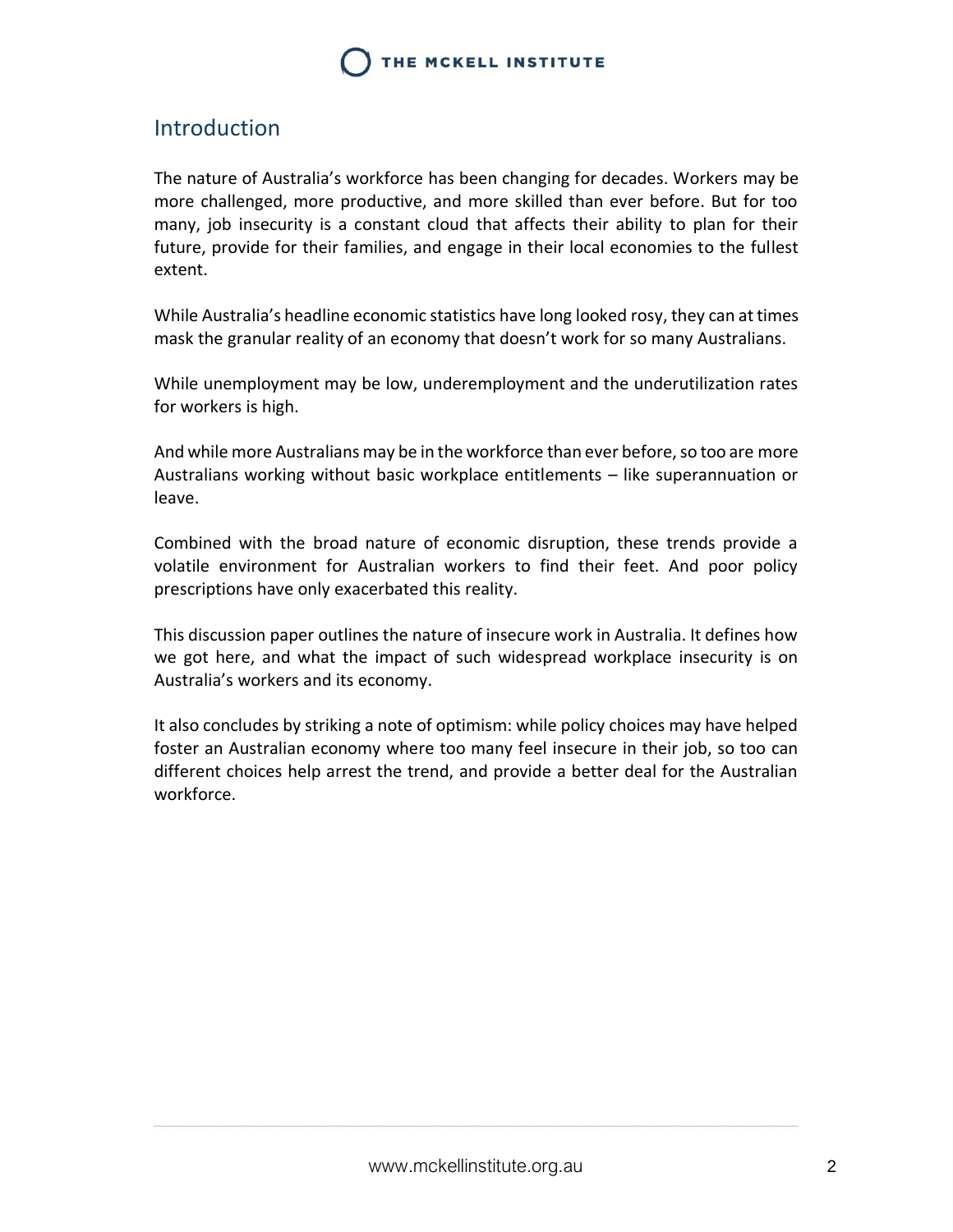### <span id="page-3-0"></span>The Nature of Insecure Work

Insecure work can be defined as work that involves uncertainty over the length of the job, inferior entitlements such as limited or no access to paid leave, irregular and unpredictable working hours, working hours that are too long or too few, unpredictable pay, and a lack of voice at work on wages, conditions, and work organisation.<sup>i</sup> Within Australia, insecure work is not a new concept. Rather, its presence has ebbed and flowed throughout Australia's history. The 19<sup>th</sup> Century saw a period of highly casualised labour markets, minimal wages and little protection for workers, while the early  $20<sup>th</sup>$  Century saw increasingly regulated labour and the prominence of trade unions, leading to a decrease in insecure work.<sup>ii</sup> However, in more recent history, insecure work has begun to rise, and the quality of work has stalled.

Although approximately 12.5 million Australians are currently employed<sup>iii</sup> less than half these employees work in a permanent full-time paid job with leave entitlements.<sup>iv</sup> Labour demand factors have shifted as Australia's economy has become more serviceoriented, with industries such as health, education, hospitality, and tourism seeing large increases in employment, all of which involve irregular hours.<sup>y</sup> Currently, fourfifths of employed Australians (that is, 80% of the workforce) work in service industries.<sup>vi</sup> This is in contrast to the decline in industries that involve routine manual jobs such as manufacturing (now 7.3% of the total workforce population down from 9.9% ten years agovii) and which traditionally held higher numbers of full-time positions.

Although there is no singular way to measure the full extent of changes to job security, a consistent trend towards greater insecurity of work overall is observable.<sup>viii</sup> The share of workers in part-time employment – those who work for less than 38 hours per week – has risen significantly, from 11.3% of the total workforce in 1996 to around 32% in 2018, a third of all employees.<sup>ix</sup> While some find part-time advantageous and more suited to their needs – for example, parents of young children, or individuals with carer responsibilities – others find themselves working in a position with less hours and lower pay, simply because that is the only position offered. This is linked to underemployment – that is, underutilisation or workers who are not fully employed or would like more hours – which is also a component of insecure work. As the Australian Bureau of Statistics [ABS] states, underemployment "represents lost opportunities for people to engage more fully in work and derive their desired financial and personal benefits".<sup>x</sup>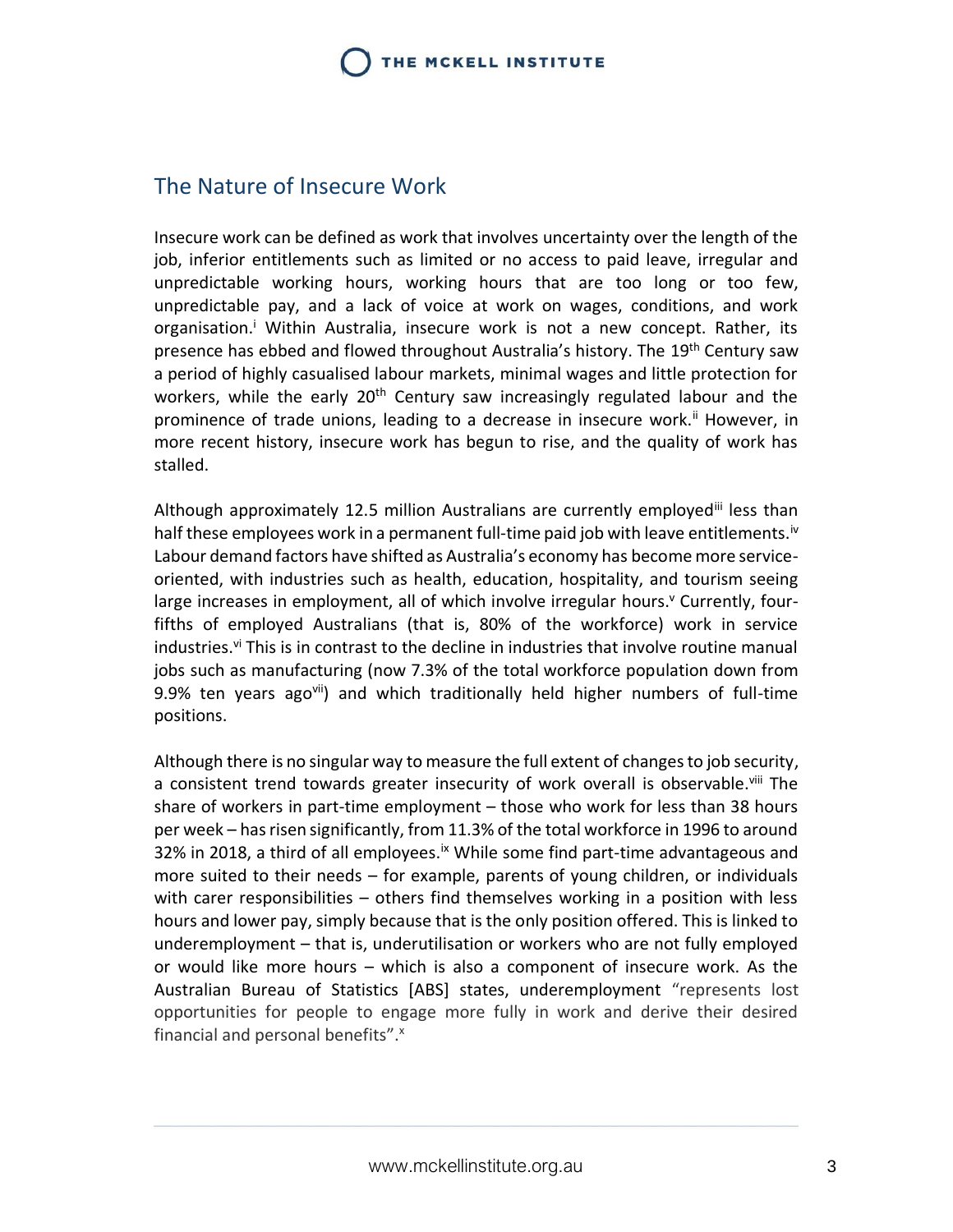

#### <span id="page-4-0"></span>Workers are underemployed and underutilized



*Figure 1.1: Underutilisation, Underemployment and Unemployment Rates in Australia: 1978- 2018. Source: ABS Cat. 6202001*

In the past few decades underemployment has been trending upwards, overtaking the unemployment rate in February 2003<sup>xi</sup>, and remaining consistently higher since then, coming in at 8.5% in May 2018. $x$ <sup>ii</sup> As wages have stagnated and housing costs, electricity bills, and other essential costs have risen, more and more Australians are finding themselves in need of greater hours to cover these costs. However, without a permanent job with regular pay and clear paid leave entitlements, how helpful more hours would be for many Australians remains to be seen.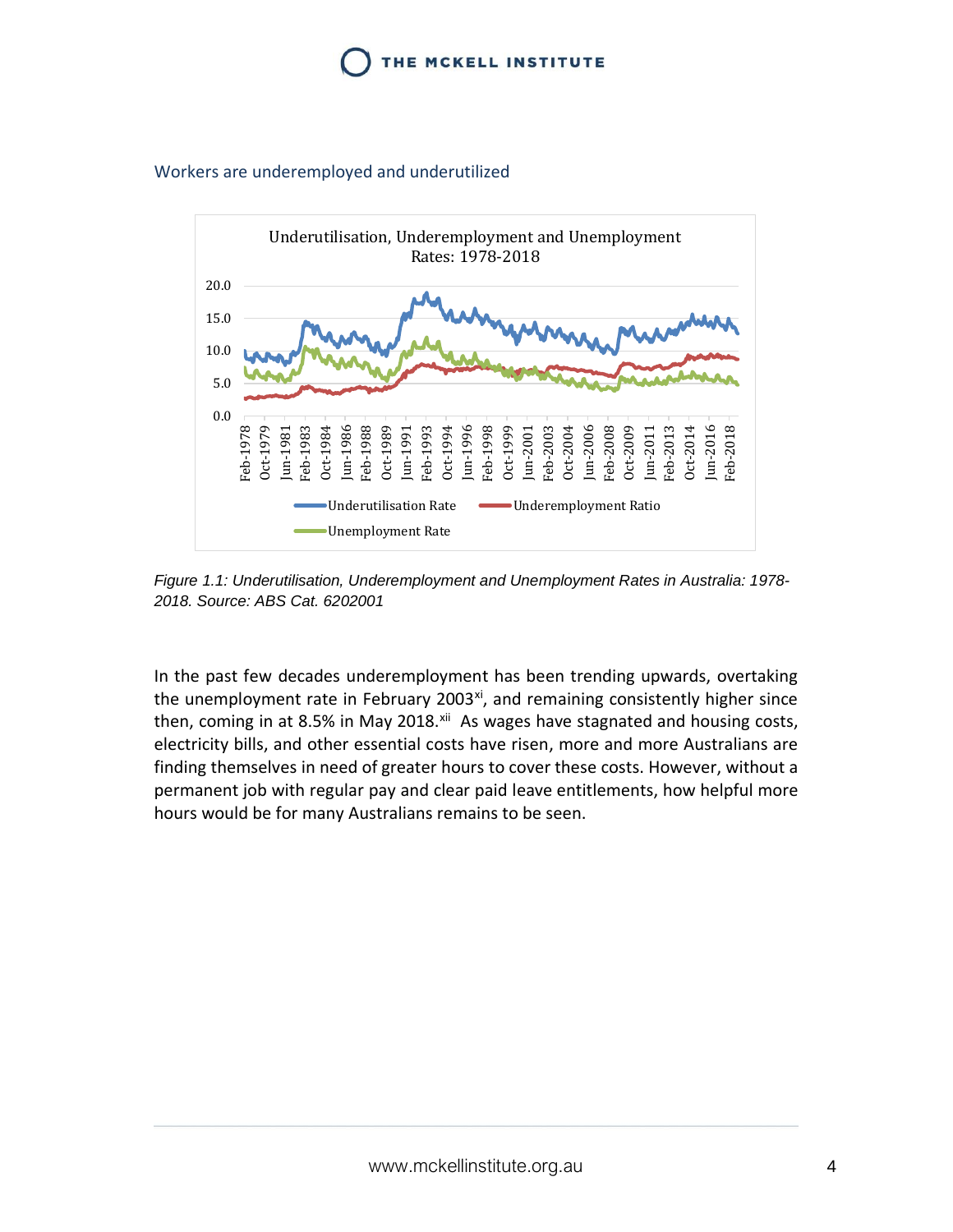

*Figure 1.2: Wage Price Index vs Consumer Price Index. 2008-2018. Source: ABS Cat. 6345.0, RBA Measures of Inflation.* 

#### <span id="page-5-0"></span>Fixed-Term Contracts: Exacerbating the Gender Pay Gap

Employees on fixed-term contracts regularly find themselves in tenuous, insecure positions. Employees on these contracts are hired for a certain period of time on a set contract, which can be either renewed or terminated after that time. They are not hired on a permanent basis, can be either full-time or part-time, and can also struggle with underemployment depending on the hours required in their contract. Determining the exact number of fixed-term employees is complex, as following the conclusion of the Forms of Employment (FoE) reports, the ABS no longer directly reports on fixed-term contracts, rather, grouping permanent and fixed term employees together under full-time or part-time categories. However, the final FoE report in 2013 found that 4% of employees were on fixed-term contracts<sup>xiii</sup>. While this may seem like a small figure, it is still approximately 250,000 employees, a number that is likely to have grown since 2013.

Over the duration of the FoE reports, the percentage of fixed-term contracts remained at approximately 4% overall. However, as the Australian Council of Trade Unions (ACTU) revealed, the majority of these fixed term contracts are heavily concentrated in a few sectors, the three biggest being: education (38%), health care and social assistance (16%), and public administration and safety (13%). $x^i$  This is problematic because individuals in these industries face higher levels of insecurity compared to those in other industries. Although they may be working set hours with paid leave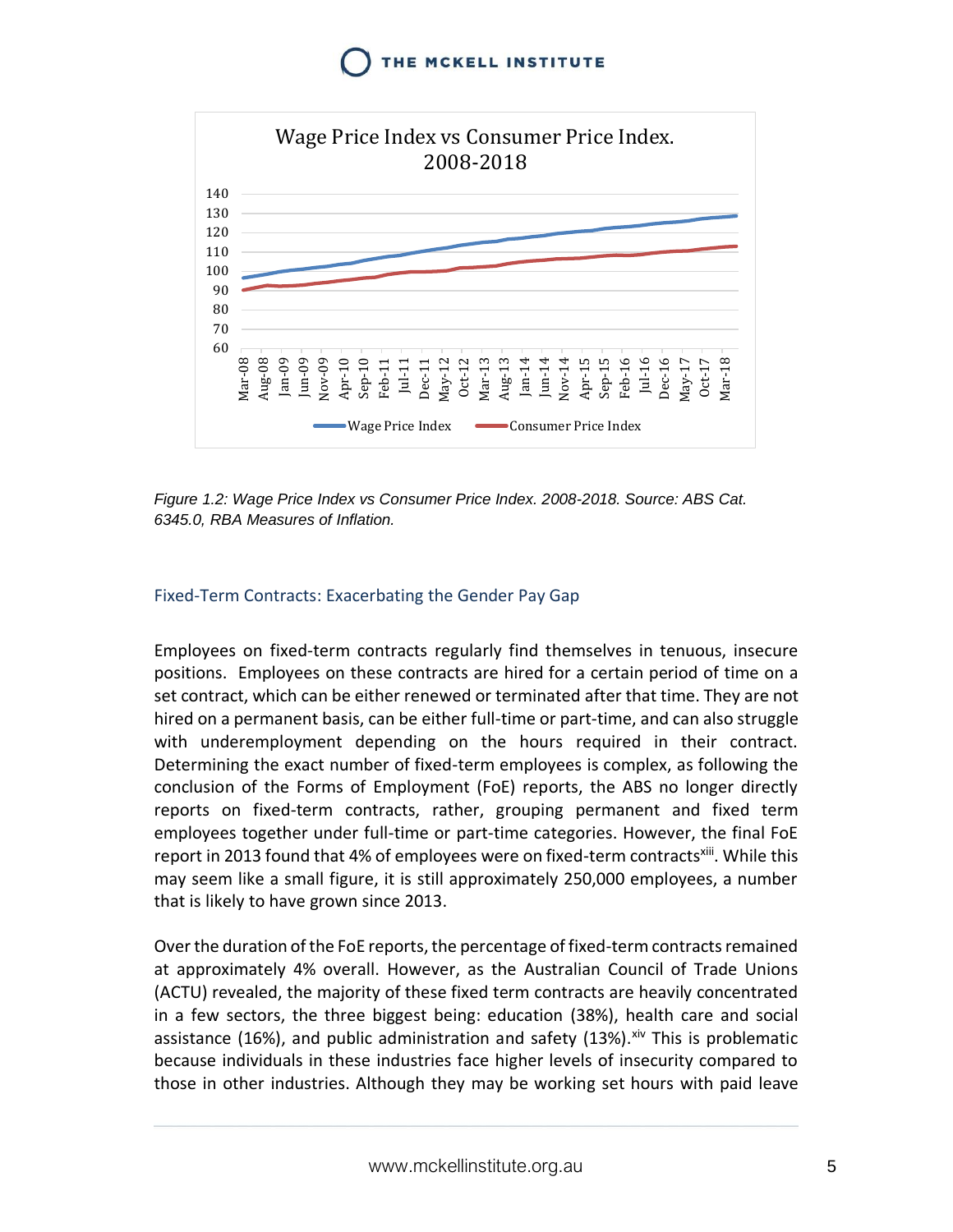entitlements, when their contract comes to an end their employer is under no obligation to keep them. This benefits the employer over the employee as they are able to dismiss an employee after the contract is up with essentially no risk of unfair dismissal claims.

Fixed-term contracts also have a greater impact on female employees. The Gender Pay Gap Taskforce report revealed that:

*When there are a significant number of employees on fixed-term contracts, as opposed to ongoing employment, women will often form the majority of those employees. This creates an inequity in job security and reduces opportunities for career development and increased earningsxv*



*Figure 1.3: Gender breakdown of workers on fixed term contracts. Source: ABS Catalogue 6359.0*

Latest figures from the ABS show that 203,800 female employees were in fixed contracts, as opposed to 163,400 male employees.<sup> $xvi$ </sup> This is primarily due to the fact that women dominate industries in which fixed-term contracts are concentrated. Census data revealed that the top three industries of employment for women are hospitals, with over 300,000 female employees, primary education, with over 200,000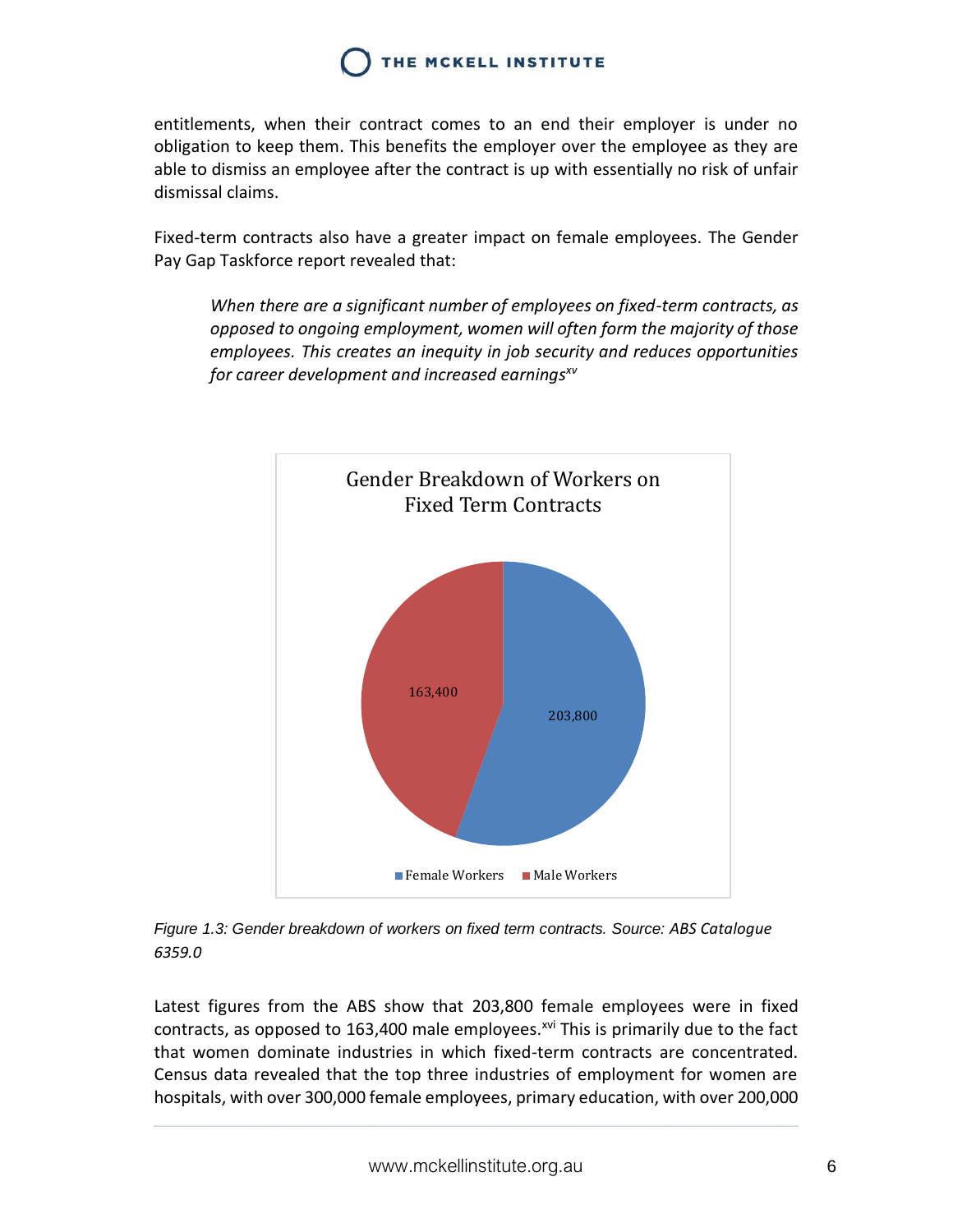female employees, and aged care residential services, which had over 170,000 female employees.<sup>xvii</sup> This demonstrates that not only are fixed-term contracts an issue because they overwhelmingly impact those within a few industries, they also have a large impact on the women who work in these industries.

Furthermore, the issue of fixed-term contracts is also relevant to Queensland, as the Queensland Government Statistician's Office figures show that the top six industry industries of employment include healthcare and social assistance (13%) and education and training (9%)<sup>xviii</sup> and public administration and safety (6.5%). Thus, the top industries for Queensland include three of the industries in which fixed-term contracts are most prevalent.

It is clear from the statistics that fixed-term contracts are problematic because they have a concentrated impact on industries such as education, healthcare and social assistance, and public administration and safety, and also on women, who tend to dominate these industries. A range of policy levers could be used to reduce the number of fixed term contracts, such as more transparent reporting on the use and prevalence of fixed-term contracts within organizations. However, given the Government, through the public service, is the biggest employer in the industries where fixed term contracts are most prevalent (education, health care and social assistance and public administration and safety) a move away from the use of fixed term contracts by the State and Federal Government would have a significant impact on the practice.

Another option is that after a certain number of years or renewals of the contract, the employee should be able to request a permanent role. This is similar to the recently made ruling by Fair Work, but with a particular focus on fixed-term contracts. As many on fixed-term contracts already receive entitlements and are on either a full-time or part-time contract, their level of insecurity differs from that of a casual. However, while they are more secure, they still face uncertainty every time their contract is up for renewal. In many cases, the jobs that many of these employees have, are not designed to be for a temporary amount of time. For example, a primary school teacher, university lecturer or specialist medical doctor employed in the public health system.

However, having such a system is advantageous to the employer because they do not have to make a commitment to the 'contract' worker. By enabling these workers the right to request permanence after a certain number of years or renewals of the contract, the worker is able to have greater security and stability. It is assumed that by this time, the employer would have decided that the employee is worthy of a continuing role in the firm as they have already renewed their contract previously and know the workers' ability to perform in their existing role.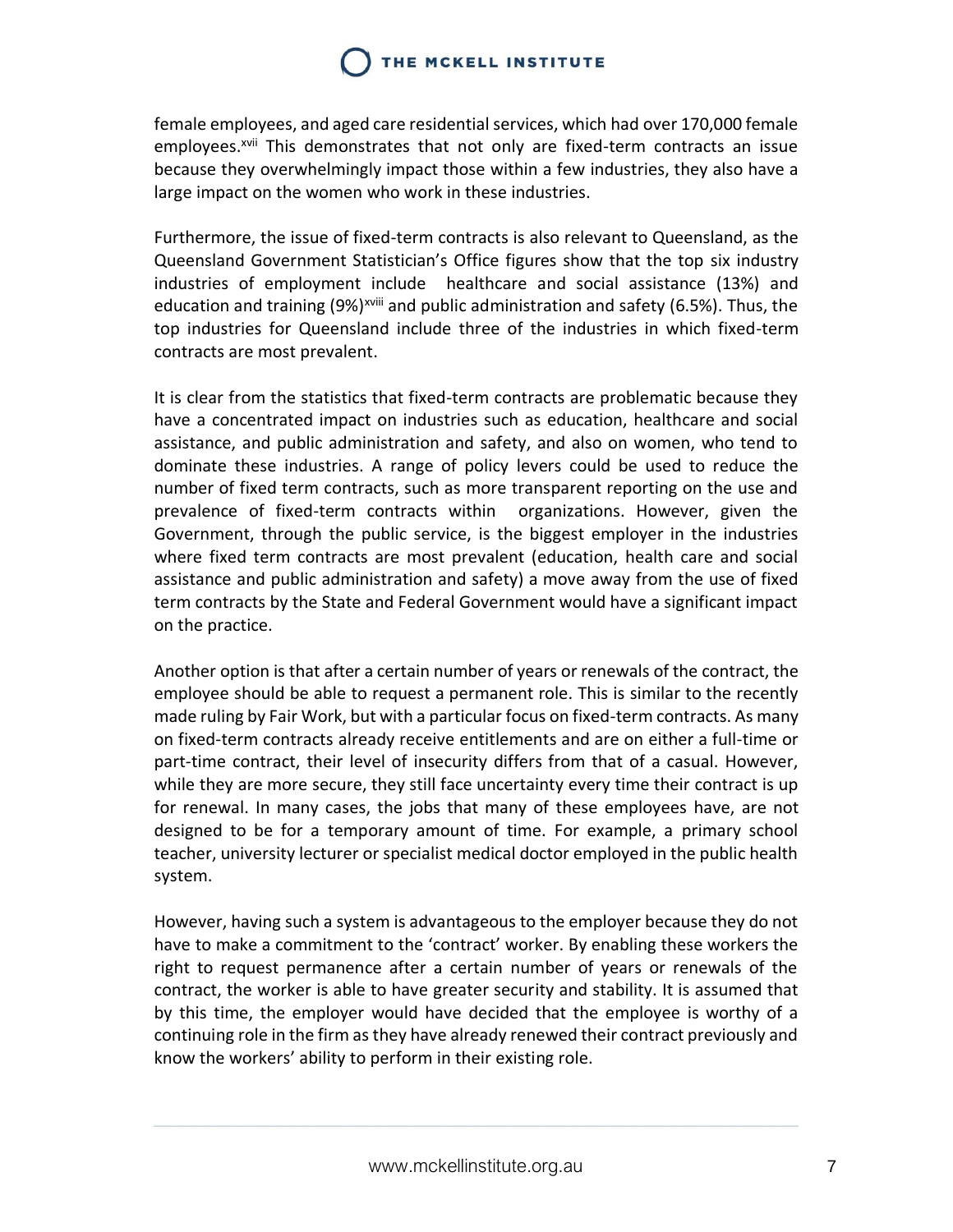#### <span id="page-8-0"></span>Temporary Workers, Independent Contractors, and Labour Hire

The use of temporary workers and independent contractors has risen in popularity over the past thirty years. The Hays Specialist report found that 24% of employers use temporary and contract staff on a regular, ongoing basis, and plan to keep doing so in the future,<sup>xix</sup> while 42% said they use temporary and/or contract staff for special projects and workloads, and 34% said they only employ them in exceptional circumstances, or never.<sup>xx</sup> That is  $66%$  of employers using temporary or contract staff to at least a certain degree. Hays states that "temporary assignments are worth considering since they allow you to gain experience in new industries, business cultures and projects, develop new contacts and push you out of your comfort zone".<sup>xxi</sup> However, like other forms of insecure work, these workers face many challenges. Independent contractors are often likely to have no minimum wage, work in minimum conditions, have little to no protection from unfair dismissal.<sup>xxii</sup> According to the ACTU, there are many cases of contractors who are in reality dependent, and engaged in sham contracting arrangements where they are in fact in an employment relationship that is misrepresented as a contracting one.<sup>xxiii</sup>

Many temporary workers, and some independent contractors, are often hired through labour hire companies. The original purpose of these firms was to provide administrative staff to workplaces which needed to fill a temporary gap caused by absent staff or short-term peaks of activity. $x^{\text{xiv}}$  Ultimately though, the industry developed in response to employer demands to be much broader in scale. It has been reported that workers belonging to these labour hire firms are often paid less for the same job as those who are directly employed. In Australia, it is estimated that there are approximately 5800 labour hire firms, generating a total revenue of approximately \$18.5 billion.<sup>xxv</sup> In recent years many of these companies have faced heavy scrutiny and allegations of misdemeanour as some workers have been left without entitlements such as superannuation and pay. Following this, both Queensland and Victoria have introduced legislation to counter the rise of labour hire firm malpractice.

| <b>Number of Labour Hire Firms in</b> | <b>Total Revenue in Labour Hire</b> |
|---------------------------------------|-------------------------------------|
| <b>Australia</b>                      | <b>Industry</b>                     |
| 5.800                                 | \$18.5 billion                      |

*Figure 1.4: Labour hire firms and their revenue. Source: Finance and Administration Committee, Inquiry into the practices of the labour hire industry in Queensland, Brisbane, June 2016*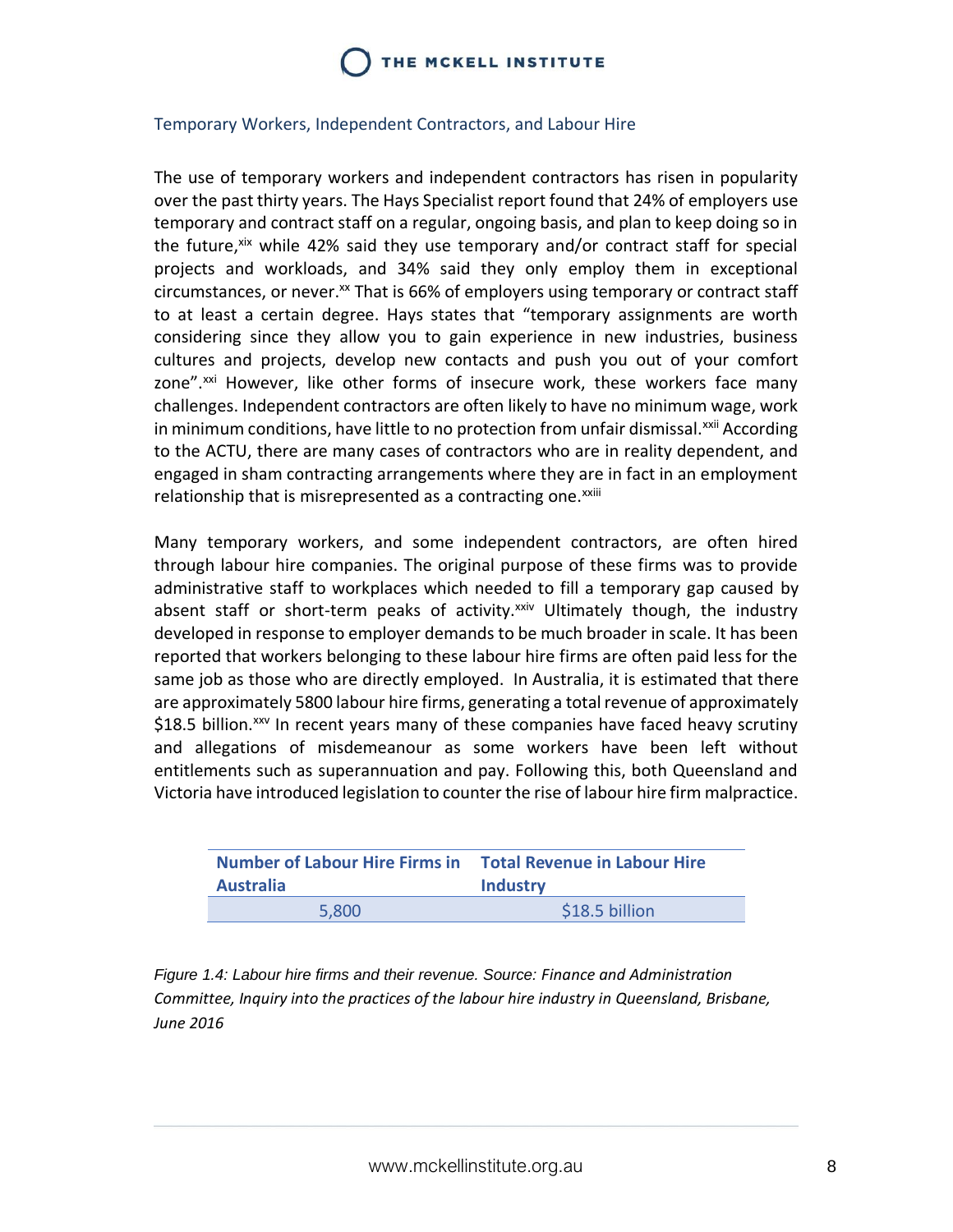In April 2018, the Queensland government introduced a mandatory labour hire licensing scheme, developed in order to protect labour hire workers. This result followed an Inquiry by the Parliament into the practices of the labour hire industry in Queensland, published in 2016. The inquiry found that labour hire workers are disadvantaged by poorer employment conditions compared to their direct hire counterparts, due to lower pay rates, higher levels of occupational injury – because workers were unfamiliar with tasks or were placed inappropriately – fewer opportunities for career or training development and had a higher likelihood of not securing employment after an injury had occurred.<sup>xxvi</sup> Policies that include steps to incentivise training for workers would help decrease the number of workplace injuries and would help improve the workers' career prospects.

While legislation goes a long way to ensure labour hire firms are legitimate and financially viable so that workers are able to be paid, labour hire workers still face higher levels of insecurity. There is no requirement for full and proper training of these workers, and how well the legalisation is able to ensure workers are paid at the same rate as workers hired directly, remains to be seen. As mentioned previously, the inquiry's findings revealed that many labour hire workers injured on the job were less likely to find work again post-injury, another aspect which the legislation does not address. Regardless, given this legislation is in its infancy, it will be interesting to monitor the impact it has on workers within this industry and compare between other states who have not yet engaged such legislation.

#### <span id="page-9-0"></span>1 In 4 workers are casuals

Casual workers are particularly vulnerable to insecure work. While some use the argument that the rate of casual workers has remained steady at around 25% of the workforce for the past 20 years<sup>xxvii</sup> to argue against any need for changes to the nature of casual work, the fact that these 1 in 4 workers struggle with particularly high levels of insecurity means the conditions of their work deserves attention. Often the logic behind the poorer conditions of casual work is that casuals receive benefits such as casual loading to make up for the insecurity. However, as has been well noted in discussions of insecure work, casuals are not guaranteed hours and if they do work, these hours can be irregular, can have their employment terminated without notice, and do not receive paid sick or annual leave.

In 2017 the Fair Work Commission gave a new ruling enabling casuals over ninety new industries the right to a permanent role after 12 months.<sup> $xxi$ </sup> This was following the trade unions' collective attempts to get the Fair Work Commission to enforce automatically turning casuals into permanent workers after 6 months. However, this ruling means that workers are not entitled to a permanent position, but rather can request a permanent position if they work regular hours over the full year, and the employer is fully within their rights to refuse the employee for a multitude of reasons.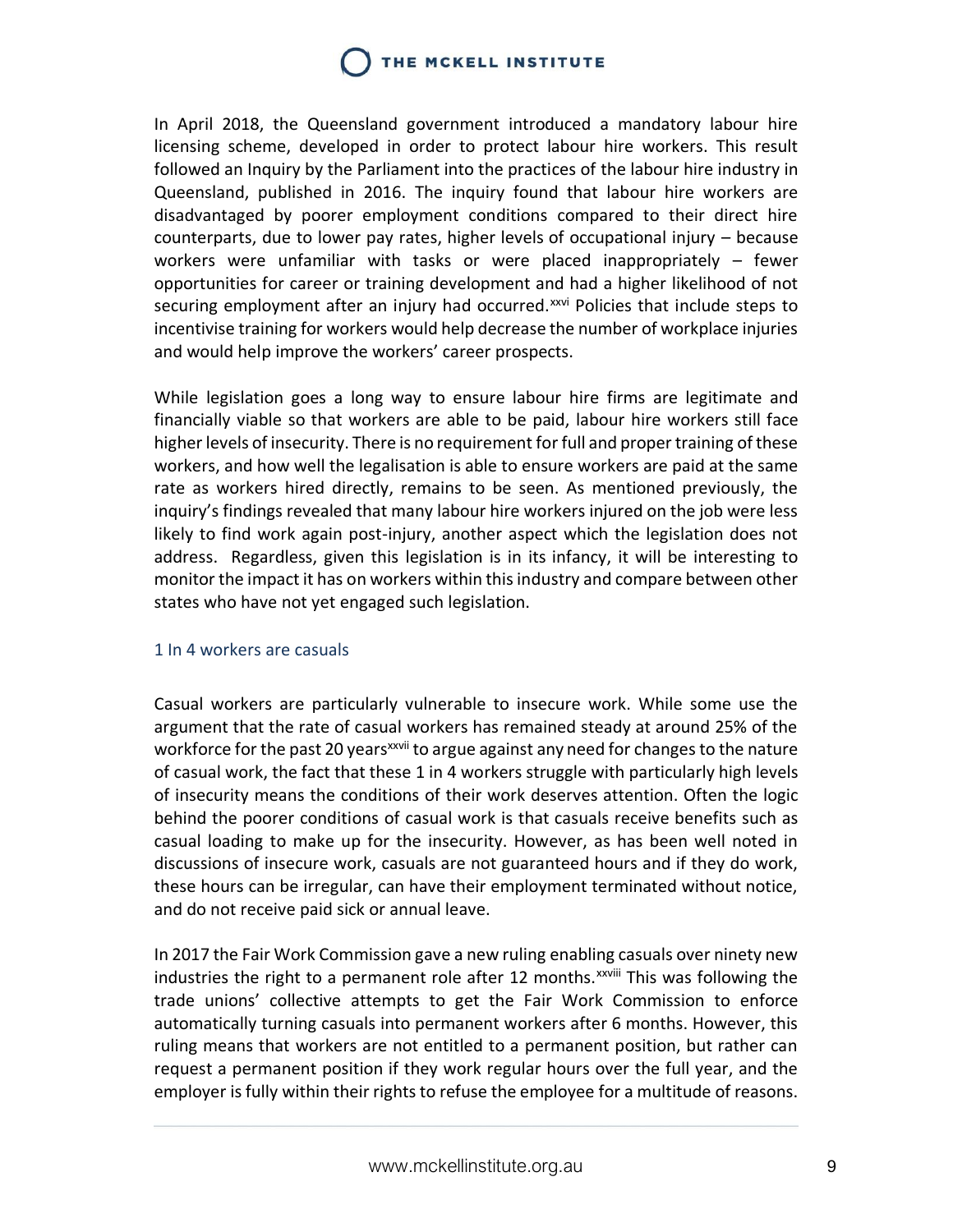This leaves the casual worker with little protection and a minimal chance at advancing to a more secure job role. If the employer rejects the employee's request for permanent status, they can decide to reduce the employee's shifts to a few hours a week to push the employee out into another position, before hiring someone new who is less likely to push for permanent status. The ruling also does nothing for the many casuals who are given irregular hours, if any, despite the job being their primary source of income.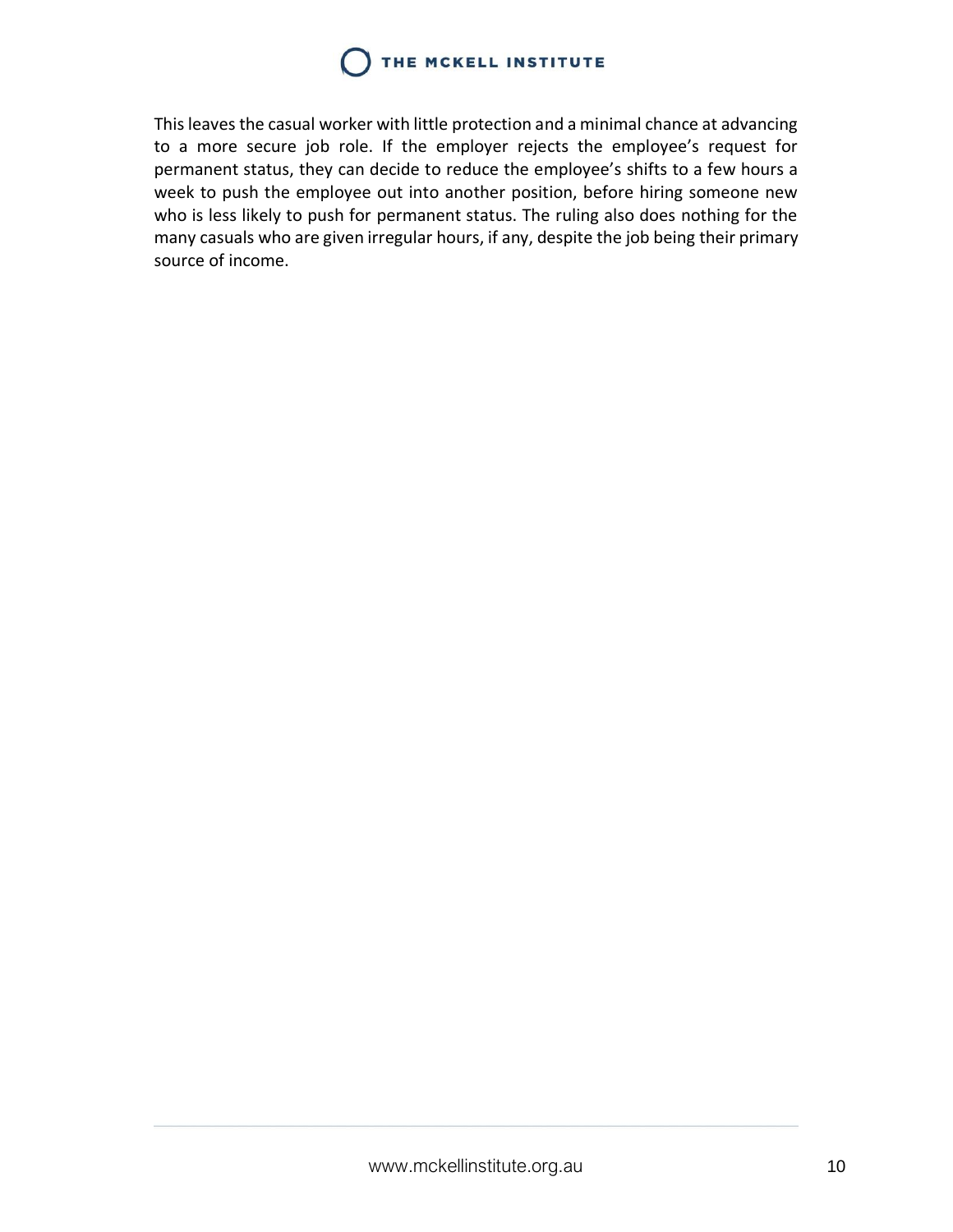#### <span id="page-11-0"></span>Insecure Work Is Increasing

It is undeniable that the labour markets and the way work is organised in Australia has changed greatly in the past few decades. In its inquiry into labour hire practices in Queensland, the Finance and Administration Committee notes that a defining feature of these changes is the trend towards individualised and decollectivized employment models, which can be characterised by the "downsizing or outsourcing of firm activities, and the rise of more flexible or less secure forms of work."<sup>xxix</sup> According to Peetz, in the push for these models, employers have also discouraged trade union membership.<sup>xxx</sup>

In Australia, the number of employees with trade union membership has been declining in the past few decades, dropping from 40% in 1992 to 15% in 2014.<sup>xxxi</sup> Decollectivist employment practices not only include discouraging trade union membership, but also aim to reduce the influence of unions so that they become removed from bargaining and maintain a firm's non-union status. This has meant that the influence unions have, and their ability to protect worker's rights, has been diminished.

An ever-increasing supply of workers with a shortage of jobs to match demand has meant that employers are able to attract enough workers while also reducing wages, entitlements, and conditions of employment to improve their own margins.<sup>xxxii</sup> This is contributing to the sluggish nature of wage growth in Australia's labour market. Indeed, this is of particular relevance to Queensland. The May 2018 figures for Queensland reveal that the unemployment rate was 6.2%, well above the national level of 5.5%, while the employment rate was 73.1%, which is the second lowest and just above Tasmania, at 71.5%. XXXIII The Queensland government has done much to help boost the number of jobs in the state, but with the effects of the mining bust still being felt – especially in more rural communities – it is understandable workers will turn to any job they can get, even if that means facing insecure work.

#### <span id="page-11-1"></span>Insecure Work Impacts Workers' Health

The fear of losing one's job can lead to a moderate or high degree of psychological stress and distress on an individual, depending on a variety of factors.<sup>xxxiv</sup> According to Virtanen et. al., workers who are on temporary or fixed-term contracts are more likely to turn up to work even when suffering an illness or facing a dependent at home in need of care due to an illness.<sup>xxxv</sup> While some may argue that this is advantageous as it means there are a lower rate of sickness absences compared to permanent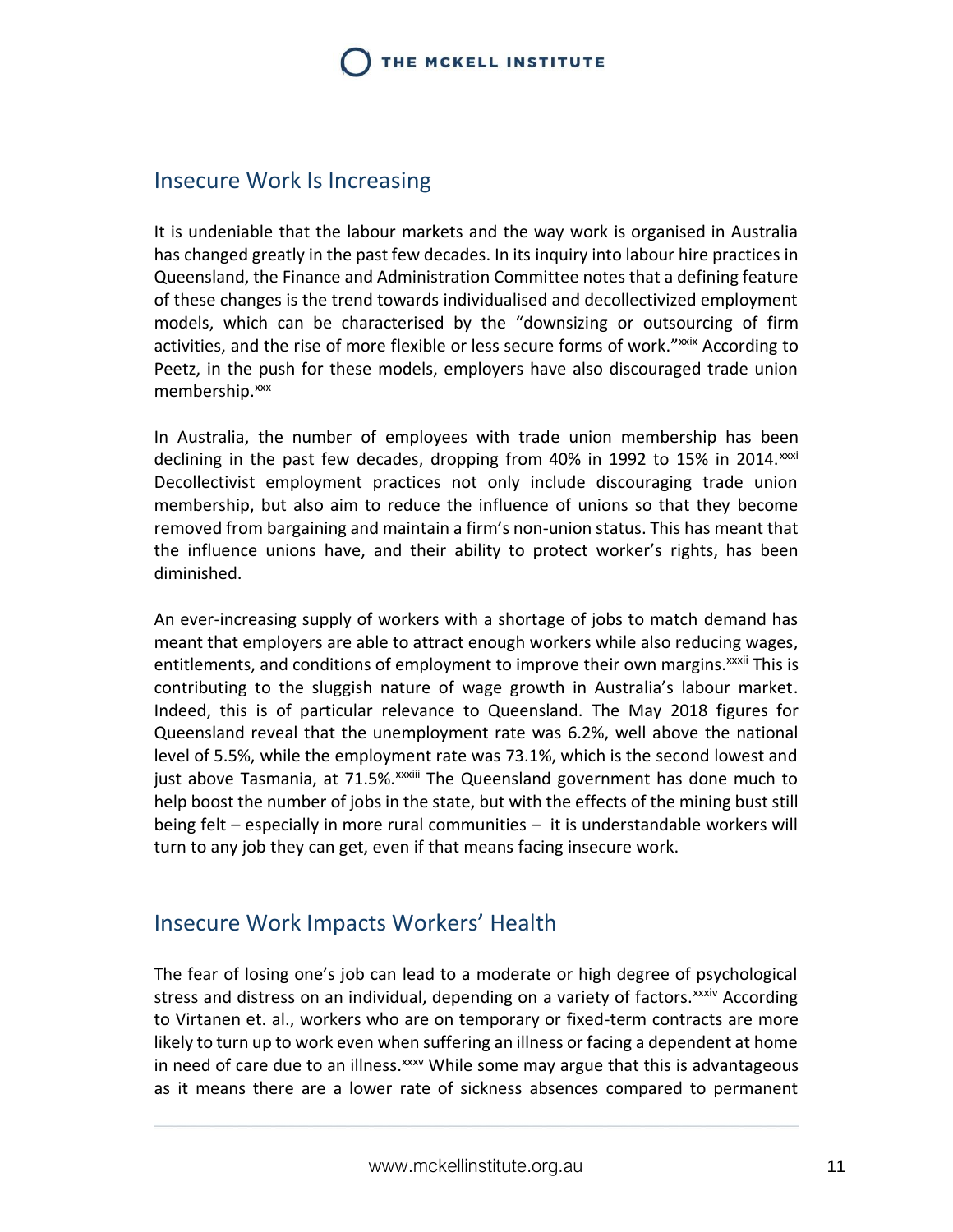employment, in reality it is more damaging to the individual, who is likely to feel that, because they are in a more precarious situation, cannot risk missing work. The uncertainty concerning one's ongoing job status not only reduces the psychological well-being of individuals, but also increases their psychosomatic complaints and physical strains.xxxvi Naturally, this ultimately results in significantly lower levels of job satisfaction of those who are struggling with insecure work. xxxvii

However, other aspects of insecure work also play an important role on an individual's well-being. According to Anderson and Winefield, underemployment, just like unemployment, can be a source of stress that has the potential to compromise the health and wellbeing of individuals.<sup>xxxviii</sup> Individuals who find themselves in need of more hours to handle covering their basic costs of living may feel increasing pressure when faced with only a limited number of hours each week. The effects the worker feels as a result of underemployment can have a damaging impact no not only their psychological health, but also their physical health and work attitudes.<sup>xxxix</sup>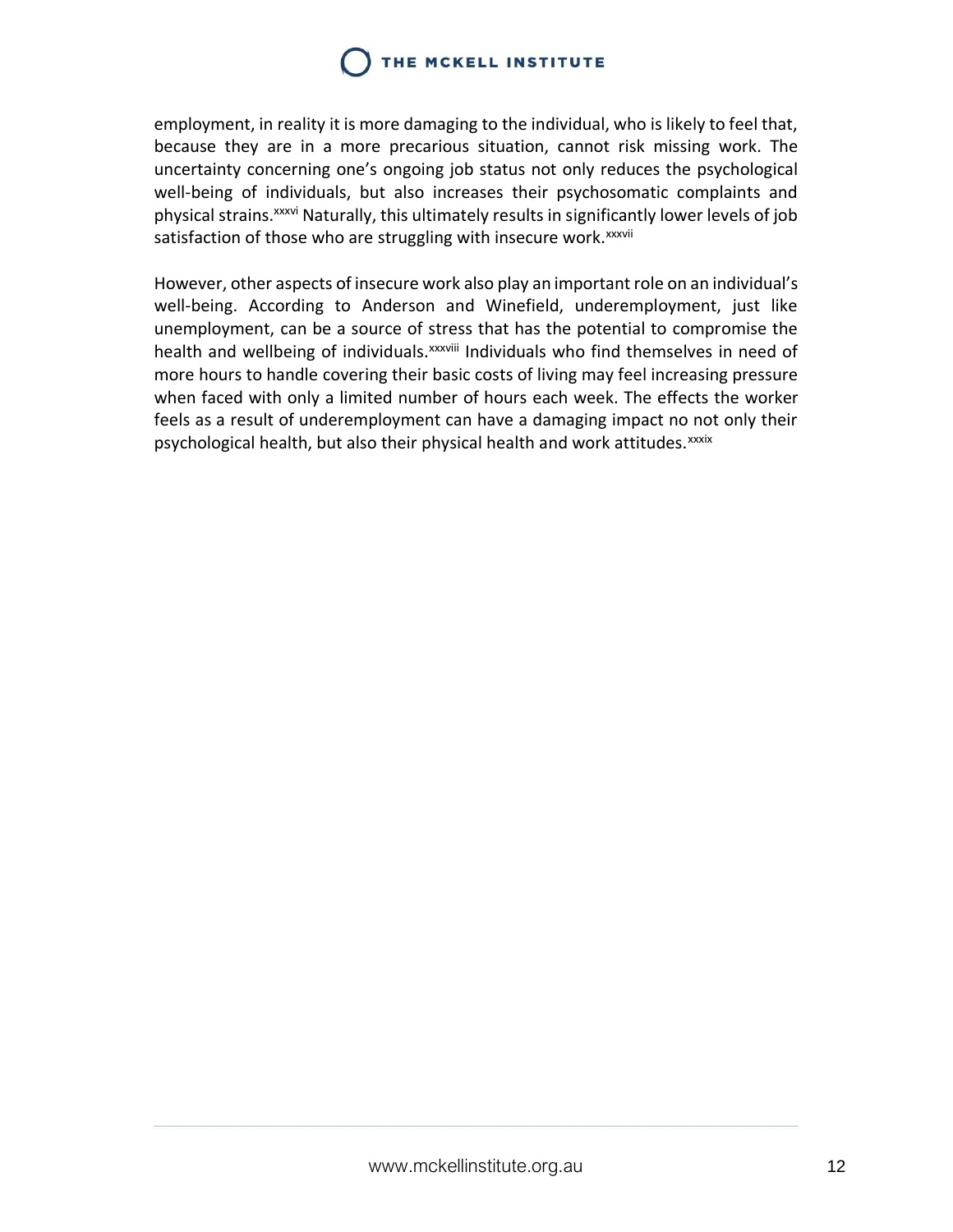#### <span id="page-13-0"></span>The Economic Impact of Insecure Work

With stalling wages and a rising cost of living, many in Australia are finding it increasingly harder to make ends meet. According to the Committee for Economic Development of Australia's (CEDA) newest report, despite 26 years of consecutive economic growth, 31% of people are finding their current income difficult to make a living on. $x<sup>i</sup>$  The Member's Equity Bank's 2018 Household Financial Comfort Report reported that the overall financial comfort of Australians has failed to advance, and comfort with paying monthly living expenses has fallen.

The Household Financial Comfort Index remains at 5.49 out of 10, with 40% of respondents citing living expenses as the key reason for their worsening situation, as well as 46% citing the cost of necessities as their greatest worry.<sup>xli</sup> The Treasury's Analysis of Wage Growth determined that wage growth in Australia is low, with the Wage Price Index growing by only 1.9% in 2017, the lowest since the series began in 1997.<sup>xlii</sup> In Queensland in particular, the five-year average for wage growth has fallen back from approximately 4% in 2002-2007, to 3.75% in 2007-2012, to 2.2% in the past five years.

While stagnating wages are impacting everyone across all types of employment, it has the greatest effect on those on lower incomes, who are proportionately more likely to be in forms of insecure work.<sup>xliii</sup> The issue of stalling wages and rising living expenses, combined with the fact that less than half of workers have permanent, fulltime work, will likely prove to be damaging to the health of Australia's economy.

#### <span id="page-13-1"></span>Most Household Income is Spent on the Bare Necessities

The latest Household Expenditure Survey revealed that on average, while consumer spending may be increasing, more than half of the money Australian households spend each week on goods and services goes to covering basics, at 56% of their total income.<sup>xliv</sup> These basics include things like healthcare, food, energy, and transport, as well as housing, which is now the largest contributor at 20%. While it is important to note that ABS reported a decrease in those experiencing financial stress since the last report in 2009-2010, this is likely due more to the fact that the previous survey was released just after the Global Financial Recession of 2007-2008. According to the Members' Equity [ME] Bank report, 28% percent of people surveyed believed that in retirement they will only have enough to pay for essentials.<sup>xlv</sup>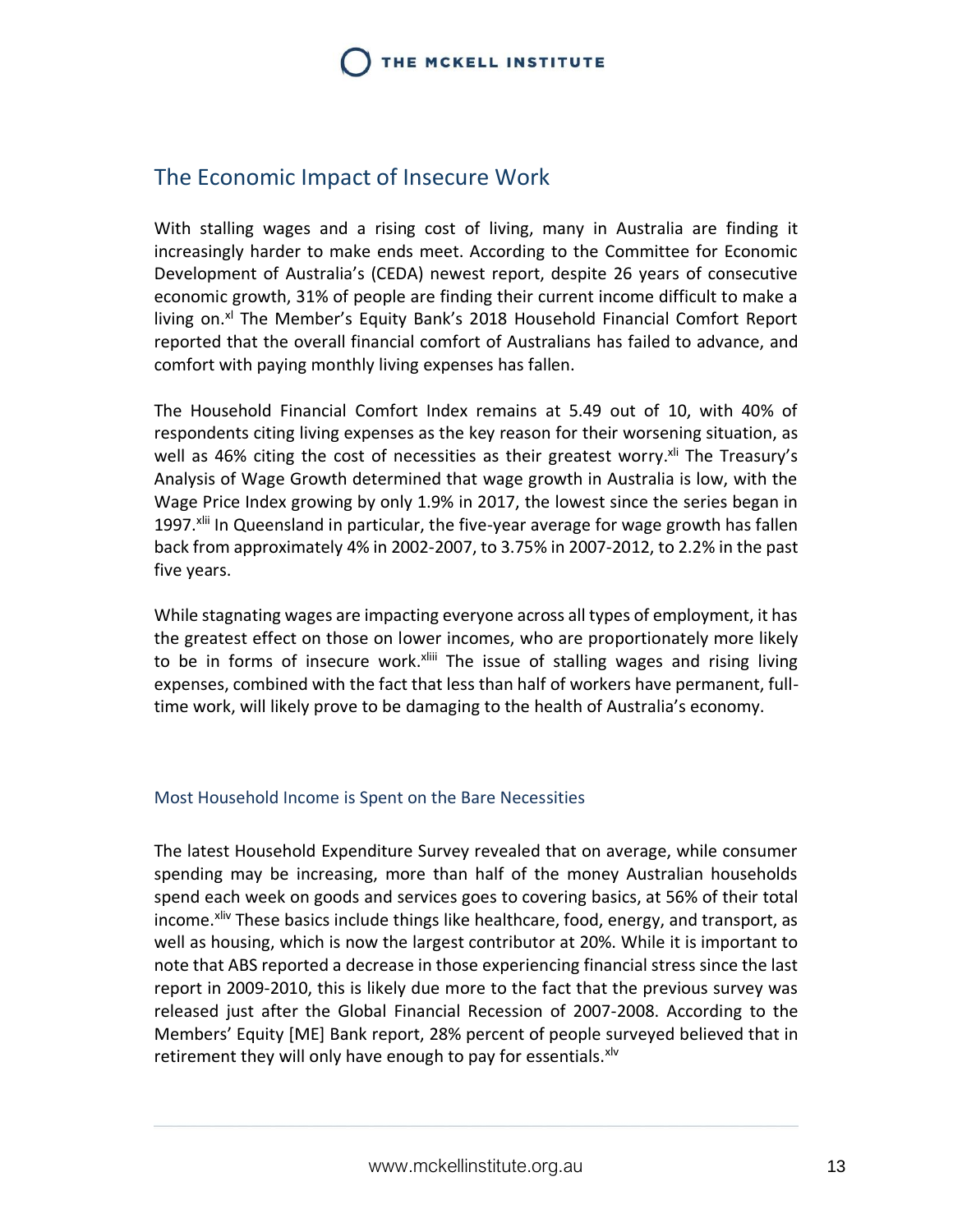Overall, the figures are still worrying because when people are earning less in jobs with unreliable hours and uncertain futures, having to spend more on necessities and basics, other industries suffer. It can be argued that the decrease in 'discretionary' spending – spending on items such as food and non-alcoholic beverages, household furnishings and equipment, and clothing and footwear – since 1984 has been exacerbated by insecure work. With the prevalence of insecure work, it seems only fair that Australians would be reluctant to spend what little they have left over after covering the necessities. Indeed, the aforementioned inquiry into the practices of the labour hire industry in Queensland reported that businesses in some rural communities were suffering due to the increase in hired temporary work. XIVI

The committee heard that these jobs resulted in a loss of permanent jobs for local workers, who left in search of better options. This has meant that local economies are struggling - the loss of patronage has pushed many local businesses to close, and fewer people are buying property in the areas, so those that bought their homes during the mining boom risk selling their homes at a loss. As poorer work conditions mean people are unable to spend more, businesses struggle and close down, their employees then lose their jobs and cannot afford to pay for anything other than necessities, and the cycle downwards continues.

Many workers rely on penalty rates to survive in an era where wage levels are low, particularly those on lower incomes. In July 2017, workers in the retail and hospitality industries received a cut to their penalty rates. The logic behind the cut was that doing so would lead to an increase in employment because employers could afford to hire more workers. However, it was found that in the year since the cut, industries which did not receive the penalties cuts actually created more work than the retail and hospitality (accommodation and food services) sectors, with the two affected sectors performing the worst of any of the 19 broad sectors for which employment data is reported.<sup>xlvii</sup> Average weekly hours worked declined, very short hours of work grew, and underemployment rose. xlviii This suggests that ultimately the removal of penalty rates actually led to an increase in insecure work, as well as impacting the economic performance of the affected industries.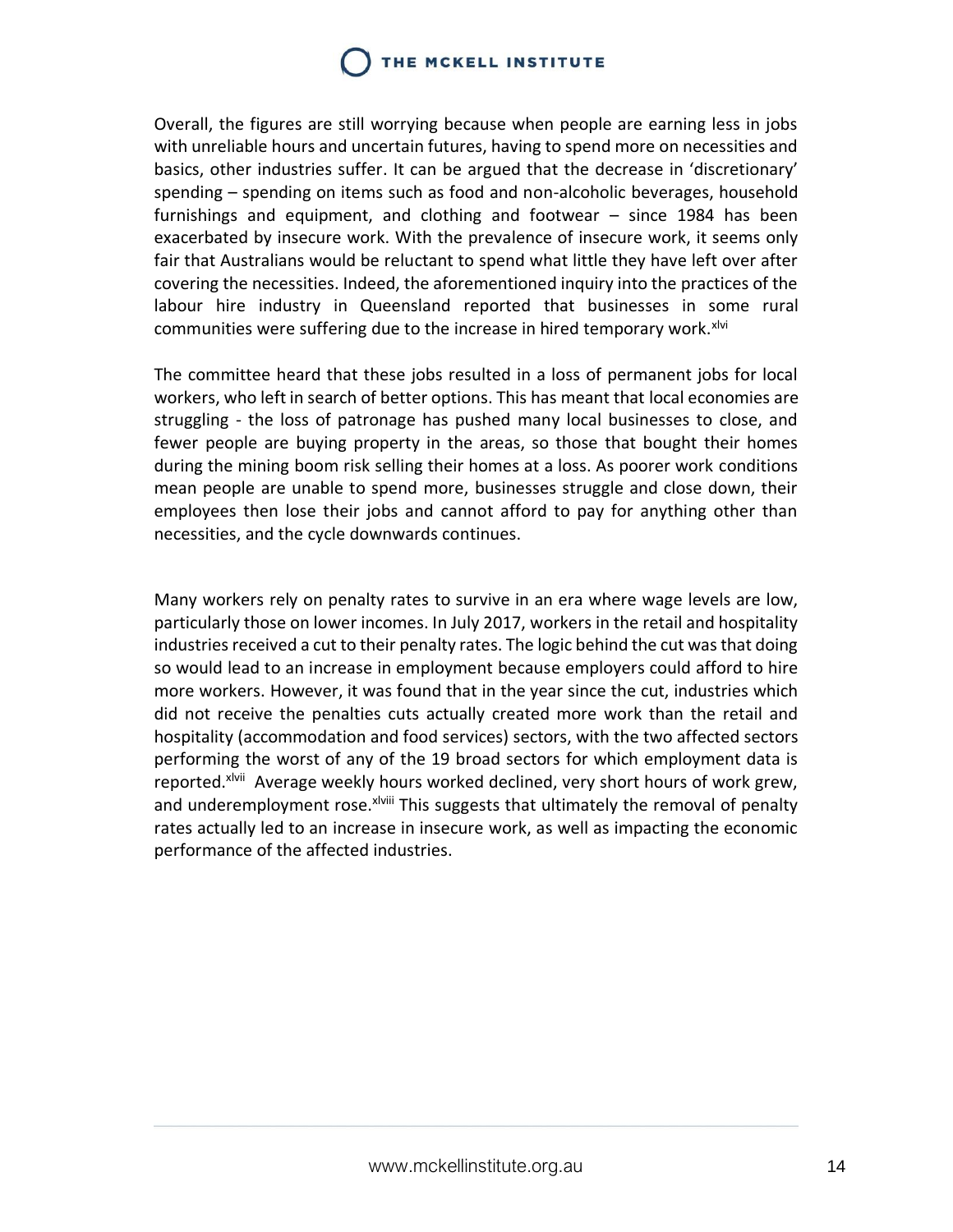### <span id="page-15-0"></span>Conclusion

Insecure work is prevalent, rising and impacting the financial security and health of thousands of workers as well as negatively impacting economic activity across the country.

For years, relatively positive unemployment statistics have masked the nature of insecure work in Australia. Today, more Australians feel uncomfortable in their position at work, in their ability to make ends meet than at many times in Australia's past.

Many of the pillars of the Australian workplace so many Australians take for granted – entitlements like sick and annual leave or superannuation – are not attained by an increasing number of workers.

The health of an economy should not only be measured by the number of people who can find work – but the number of people who can find meaningful, secure, well paid work that can provide them with the capacity to provide for their families and contribute to their local economies. On too many measures, this isn't being realised.

Just as the economic framework in which workplace insecurity emerged was the result of policy choices, so too can strong and creative decision making in Australian governments help overcome the impact of job insecurity in Australia.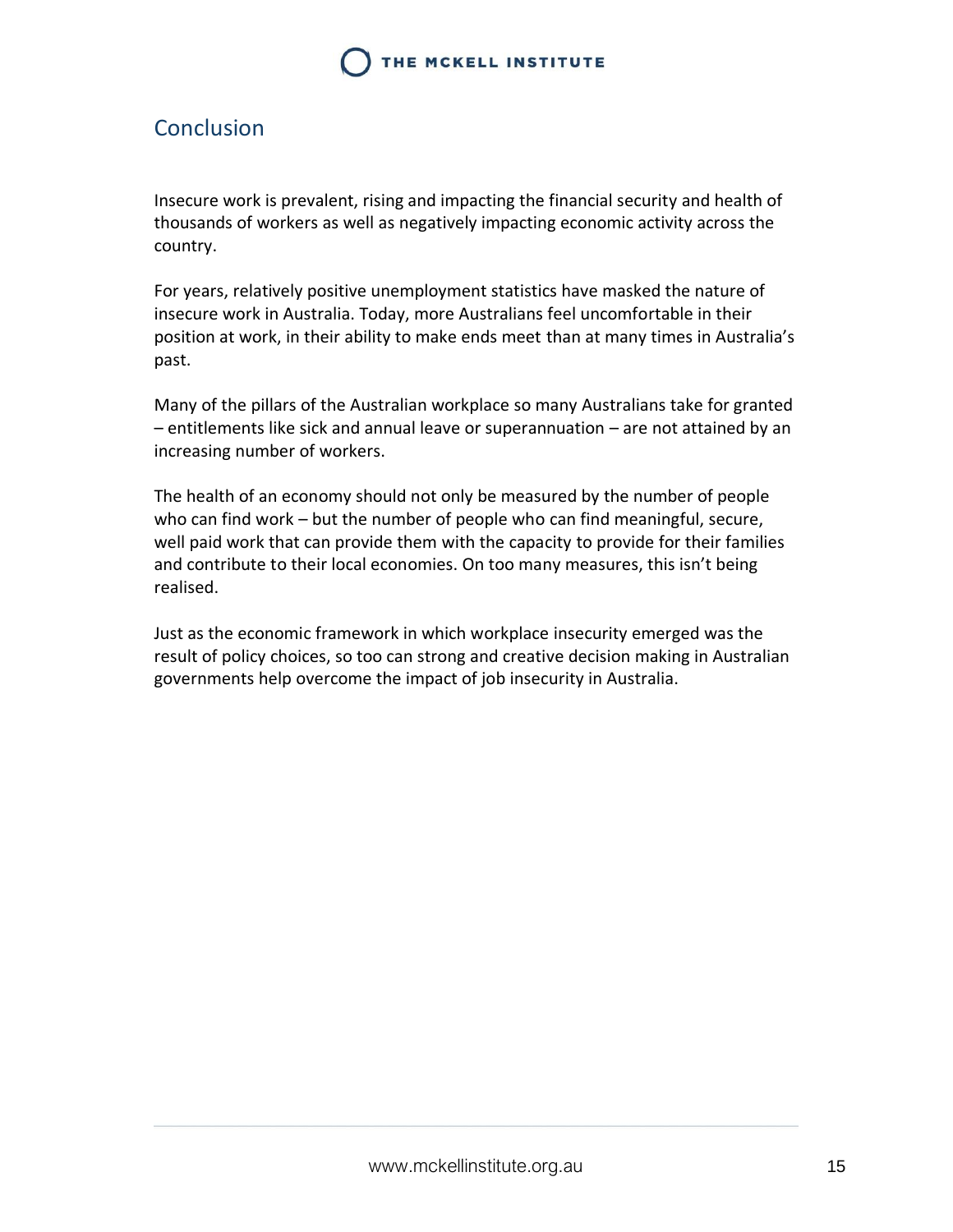### <span id="page-16-0"></span>Bibliography

- Anderson, S., & Winefield, A. (2011). The Impact of Underemployment on Psychological Health, Physical Health, and Work Attitudes. In D. Maynard, & D. Feldman, *Underemployment* (pp. 165-185). New York: Springer.
- Australian Bureau of Statistics. (1997). *Labour Force: Australia Preliminary*. Retrieved July 2018, from Australian Bureau of Statistics:

http://www.ausstats.abs.gov.au/ausstats/free.nsf/0/8F62E0067DF4CB52CA257225 00073687/\$File/62020\_0897.pdf

Australian Bureau of Statistics. (2012, October 11). *6202.0 - Labour Force, Australia, Feb 2012*. Retrieved from Australian Bureau of Statistics:

http://www.abs.gov.au/ausstats/abs@.nsf/Previousproducts/6202.0Media%20Rele ase1Feb%202012?opendocument&tabname=Summary&prodno=6202.0&issue=Feb %202012&num=&view=

Australian Bureau of Statistics. (2013). *6359.0 - Forms of Employment, Australia, November 2013*. Retrieved July 2018, from Australian Bureau of Statistics: http://www.abs.gov.au/ausstats/abs@.nsf/mf/6359.0

Australian Bureau of Statistics. (2014, August). *6333.0 - Characteristics of Employment, Australia, August 2014*. Retrieved from Australian Bureau of Statistics: http://www.abs.gov.au/AUSSTATS/abs@.nsf/Previousproducts/6333.0Media%20Re lease1August%202014?opendocument&tabname=Summary&prodno=6333.0&issue =August%202014&num=&view=

Australian Bureau of Statistics. (2016). *6202.0 - Labour Force, Australia, Nov 2016 - Spotlight on Underemployment*. Retrieved July 2018, from Australian Bureau of Statistics: http://www.abs.gov.au/ausstats/abs@.nsf/Lookup/6202.0Main%20Features5Nov% 202016

Australian Bureau of Statistics. (2017, October). *2071.0 - Census of Population and Housing: Reflecting Australia - Stories from the Census, 2016*. Retrieved July 2018, from Australian Bureau of Statitistics:

http://www.abs.gov.au/ausstats/abs@.nsf/Lookup/by%20Subject/2071.0~2016~M ain%20Features~Employment%20Data%20Summary~67

- Australian Bureau of Statistics. (2017, April 12). *6202.0 - Labour Force, Australia, Nov 2016*. Retrieved July 2018, from Australian Bureau of Statistics: http://www.abs.gov.au/ausstats/abs@.nsf/Lookup/6202.0Main%20Features5Nov% 202016
- Australian Bureau of Statistics. (2017, September 13). *6530.0 - Household Expenditure Survey, Australia: Summary of Results, 2015-16*. Retrieved from Australian Bureau of Statistics:

http://www.abs.gov.au/AUSSTATS/abs@.nsf/Latestproducts/6530.0Media%20Rele ase12015-16?opendocument&tabname=Summary&prodno=6530.0&issue=2015- 16&num=&view

Australian Bureau of Statistics. (2017). *Labour Statistics Fact Sheet Series*. Retrieved July 2018, from Australian Bureau of Statistics:

http://www.ausstats.abs.gov.au/ausstats/subscriber.nsf/0/93FD602D9BE37181CA2 5823D0018FDC1/\$File/1.%20labour%20statistics%20in%20brief.pdf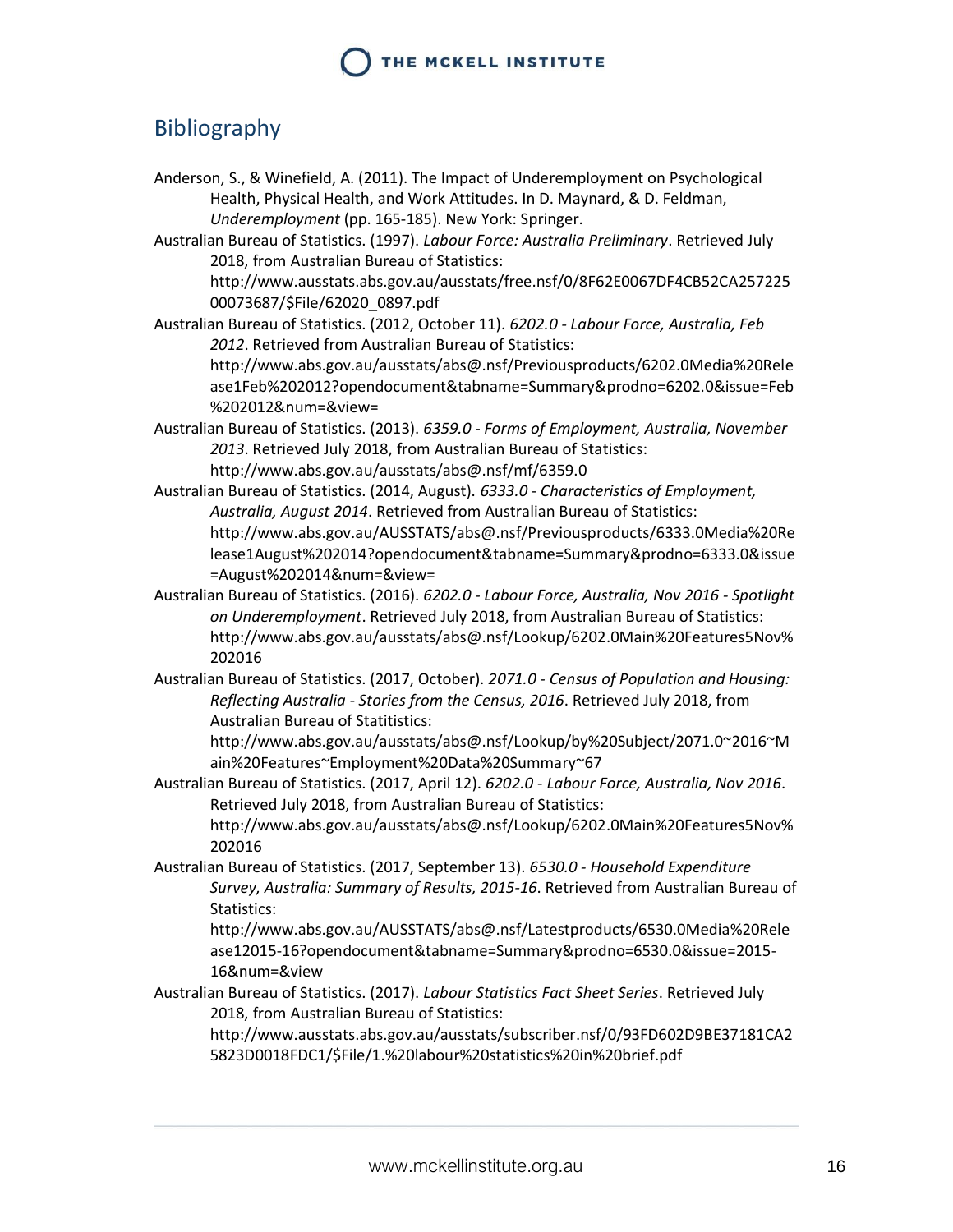- Australian Bureau of Statistics. (2018, June). *6202.0 - Labour Force, Australia, June 2018*. Retrieved July 2018, from Australian Bureau of Statistics:
	- http://www.abs.gov.au/ausstats/abs@.nsf/mf/6202.0
- Australian Council of Social Service. (2012). *Submission to Independent Inquiry into Insecure Work in Australia.* New South Wales: ACOSS.
- Australian Council of Trade Unions. (2011). *The future of work in Australia: Dealing with insecurity and risk.* Retrieved July 2018, from
	- https://www.actu.org.au/media/125289/Future%20of%20work%20industrial%20op tions%20paper.pdf
- Australian Institute of Health and Welfare. (2017). *Australia's Welfare 2017.* Canberra: Australian Institute of Health and Welfare.
- Campbell, I. (2013). An Historical Prespective of Insecure Work in Australia. *Quensland Journal of Labour History*(16), 6-24.
- Carney, T., & Stanford , J. (2018, May). *The Dimensions of Insecure Work: A Factbook.* Retrieved July 2018, from The Australia Institute:

http://www.tai.org.au/sites/default/files/Insecure\_Work\_Factbook.pdf

Cassidy, N., & Parsons, S. (2017). *The Rising Share of Part-Time Employment.* Retrieved July 2018, from Reserve Bank of Australia:

https://www.rba.gov.au/publications/bulletin/2017/sep/pdf/bu-0917-3-the-risingshare-of-part-time-employment.pdf

- Committee for Economic Development of Australia. (2018). *Community pulse 2018: The economic disconnect.* Melbourne: Committee for Economic Development of Australia.
- Department of Jobs and Small Business. (2018). *Unemployment Rate by State and Territory*. Retrieved from Labour Market Information Portal:

http://lmip.gov.au/default.aspx?LMIP/LFR\_SAFOUR/LFR\_UnemploymentRate

- Edwards, J. (2017, July 5). *Casual works win right to request permanent employment after 12 months under Fair Work ruling'*. Retrieved from ABC News: http://www.abc.net.au/news/2017-07-05/fair-work-decision-decision-on-full-timeemployment-casuals/8680892
- Finance and Administration Committee. (2016). *Inquiry into the practices of the labour hire industry in Queensland.* Brisbane: Finance and Administration Committee Parliament House.

Gilfillan, G. (2018, January). *Characteristics and use of casual employees in Australia*. Retrieved from Department of Parliamentary Services: http://parlinfo.aph.gov.au/parlInfo/download/library/prspub/5742396/upload\_bina ry/5742396.pdf

Hays. (2018). *The FY 18/19 Hays Salary Guide: Salary & Recruitment Trends*. Retrieved July 2018, from Hays:

https://www.hays.com.au/cs/groups/hays\_common/@au/@content/documents/di gitalasset/hays\_1309100.pdf

House of Representatives Standing Committee on Employment, Workplace Relations, and Worforce Participation. (2005, August). *Making it work: Inquiry into independent contracting and labour hire arrangements.* Canberra: The Parliament of the Commonwealth of Australia. Retrieved July 2018, from The Parliament of the Commonwealth of Australia: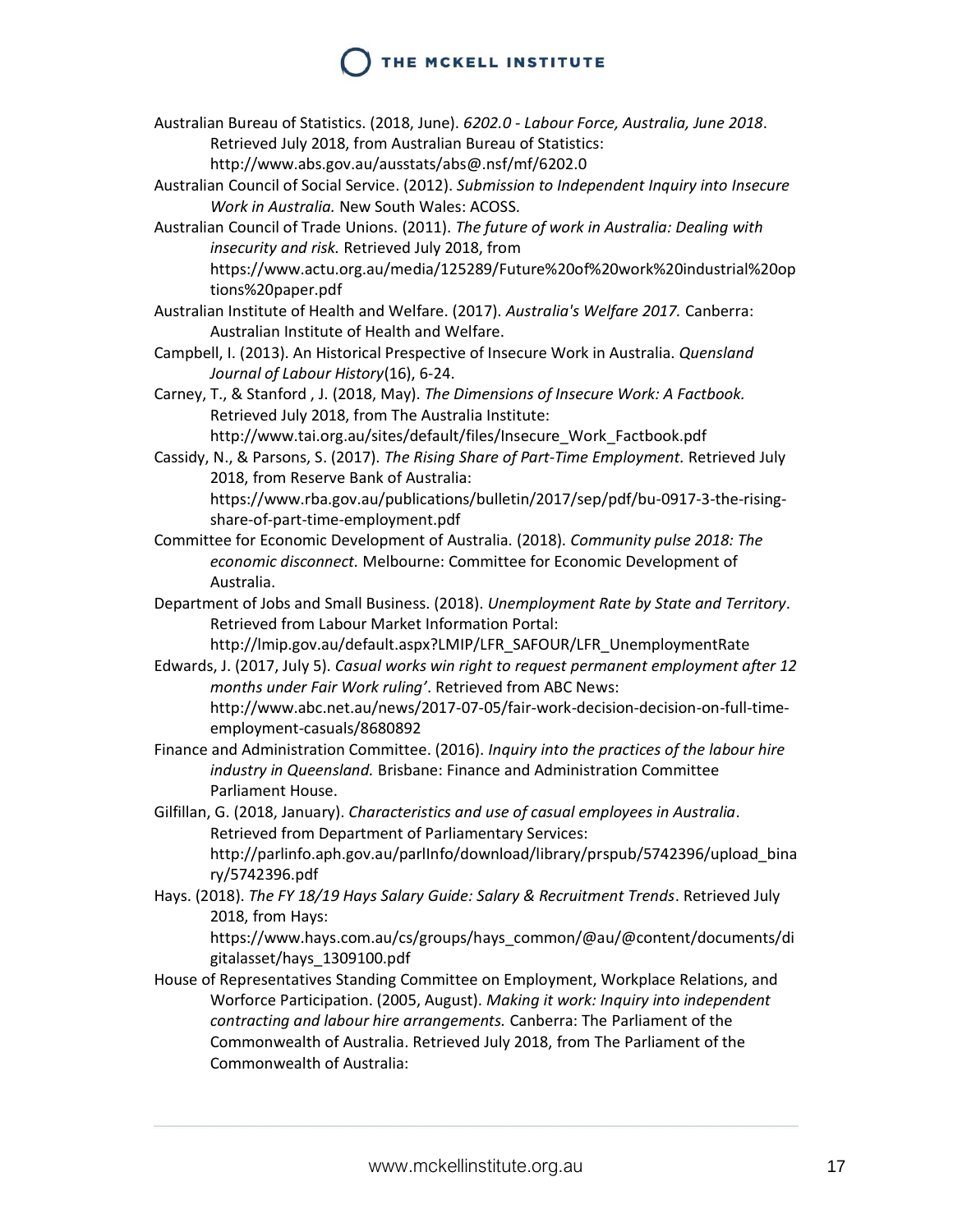https://www.aph.gov.au/binaries/house/committee/ewrwp/independentcontractin g/report/fullreport.pdf

Klein, A., Landis, R., Pierce, C., & Earnest, D. (2014). Why Do Employees Worry About Their Jobs? A Meta-Analytic Review of Predictors of Job Insecurity. *Journal of Occupational Healthy Psychology, 19*(3), 269-290.

Members' Equity Bank. (2018). *Household Financial Comfort Report.* Melbourne: ME Bank.

- Peetz, D. (2002). Decollectivist Strategies in Oceania. *Industrial Relations, 57*(2), 252-281.
- Queensland Government Statistician's Office. (2018, June 28). *Queensland Regional Profiles*. Retrieved July 2018, from Queensland Government Statistician's Office: https://statistics.qgso.qld.gov.au/profiles/qrp/workforce/pdf/OS78MZ2EYD8I9C67A FYY8LO0F4AB52N3U78BVE681K9JIH901PTWWK04XHKR2QHSLHU4QCGBZ8IQ3X1GU 381MO7RPT3X4O1M13O9UPB0XBN0H1KRLSTOEPKAAX1V1IX1/qld-regionalprofiles-workforce#view=fit&pagemode=bookmarks

Stanford, J. (2017, August 24). *Economic Impacts of Reductions in Penalty Rates for Sunday and Holiday Work*. Retrieved from The Australia Institute: http://www.tai.org.au/sites/default/files/Stanford\_Testimony\_Senate\_Inquiry\_Pen alty\_Rates.pdf

The Treasury. (2017). *Analysis of Wage Growth.* Canberra: The Treasury .

- Virtanen, M., Kivimaki, M., Elovainio, M., Vahtera, J., & Cooper, C. (2001). Contingent employment, health and sickness absence. *Scandinavian Journal of Work, 27*(6), 365-372.
- Witte, H. D. (1999). Job Insecurity and Psychological Well-being: Review of the Literature and Exploration of Some Unresolved Issues. *European Journal of Work and Organisational Psychology, 8*(2), 155-177.
- <span id="page-18-0"></span>Workplace Gender Equality Agency. (2013, June 26). *Gender pay gap taskforce report Recommendations on calculating, interpreting and communicating the gender pay gap*. Retrieved 2018 July, from Workplace Gender Equality Agency: https://www.wgea.gov.au/sites/default/files/2013-09- 02%20WGEA%20GPG%20Taskforce%20Report%20FINAL\_0.pdf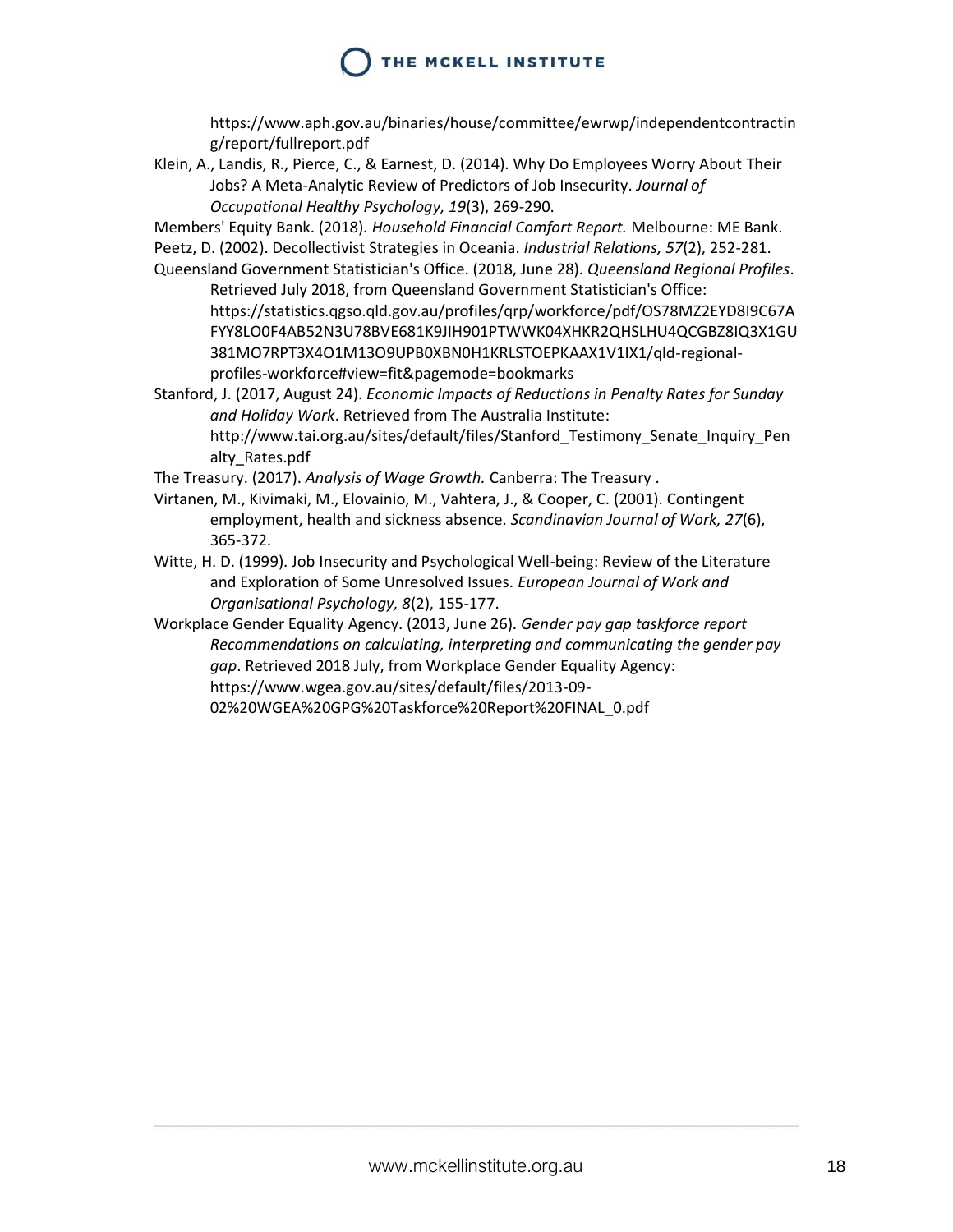### References

 $\overline{a}$ 

[https://www.actu.org.au/media/125289/Future%20of%20work%20industrial%20options%2](https://www.actu.org.au/media/125289/Future%20of%20work%20industrial%20options%20paper.pdf) [0paper.pdf](https://www.actu.org.au/media/125289/Future%20of%20work%20industrial%20options%20paper.pdf) Accessed: 26th of June 2018

ii Iain Campbell, 'An Historical Perspective on Insecure Work in Australia,' *Queensland Journal of Labour History,* no. 16, (2013)

iii ABS (Catalogue 6202.0) June 2018

iv Tanya Carney & Dr Jim Stanford *The Dimensions of Insecure Work: A Factbook.* The Australia Institute, (2018)

[http://www.tai.org.au/sites/default/files/Insecure\\_Work\\_Factbook.pdf](http://www.tai.org.au/sites/default/files/Insecure_Work_Factbook.pdf) Accessed: 26<sup>th</sup> of June 2018.

<sup>v</sup> Natasha Cassidy & Stephanie Parsons *The Rising Share of Part-Time Employment*. Reserve Bank of Australia (2017[\) https://www.rba.gov.au/publications/bulletin/2017/sep/pdf/bu-](https://www.rba.gov.au/publications/bulletin/2017/sep/pdf/bu-0917-3-the-rising-share-of-part-time-employment.pdf)[0917-3-the-rising-share-of-part-time-employment.pdf](https://www.rba.gov.au/publications/bulletin/2017/sep/pdf/bu-0917-3-the-rising-share-of-part-time-employment.pdf) Accessed: 10<sup>th</sup> July 2018. vi ABS (Catalogue 2071.0) 2016

vii ABS *Labour Statistics Fact Sheet Series.* Australian Bureau of Statistics (2017) [http://www.ausstats.abs.gov.au/ausstats/subscriber.nsf/0/93FD602D9BE37181CA25823D0](http://www.ausstats.abs.gov.au/ausstats/subscriber.nsf/0/93FD602D9BE37181CA25823D0018FDC1/$File/1.%20labour%20statistics%20in%20brief.pdf) [018FDC1/\\$File/1.%20labour%20statistics%20in%20brief.pdf](http://www.ausstats.abs.gov.au/ausstats/subscriber.nsf/0/93FD602D9BE37181CA25823D0018FDC1/$File/1.%20labour%20statistics%20in%20brief.pdf) Accessed: 9th July 2018.

viii Carney & Stanford *The Dimensions of Insecure Work*

ix ABS (Catalogue 6202.0) September 1997; ABS (Catalogue 6202.0) 2018

<sup>x</sup> ABS (Catalogue 6202.0) 'Spotlight on Underemployment' Australian Bureau of Statistics (2016)

xi Ibid

xii ABS (Catalogue 6202.0) May 2018

xiii ABS (Catalogue 6359.0) November 2013

xiv ACTU *The future of work in Australia* 2011

xv Workplace Gender Equality Agency, *Gender pay gap taskforce report: Recommendations on calculating, interpreting and communicating the gender pay gap* (2013), p. 9

xvi ABS (Catalogue 6359.0) 2013

xvii ABS (Catalogue 2071.0) 2016

xviii Queensland Government Statistician's Office, *Queensland Regional Profiles* (2018)

[https://statistics.qgso.qld.gov.au/profiles/qrp/workforce/pdf/OS78MZ2EYD8I9C67AFYY8LO](https://statistics.qgso.qld.gov.au/profiles/qrp/workforce/pdf/OS78MZ2EYD8I9C67AFYY8LO0F4AB52N3U78BVE681K9JIH901PTWWK04XHKR2QHSLHU4QCGBZ8IQ3X1GU381MO7RPT3X4O1M13O9UPB0XBN0H1KRLSTOEPKAAX1V1IX1/qld-regional-profiles-workforce#view=fit&pagemode=bookmarks) [0F4AB52N3U78BVE681K9JIH901PTWWK04XHKR2QHSLHU4QCGBZ8IQ3X1GU381MO7RPT3X](https://statistics.qgso.qld.gov.au/profiles/qrp/workforce/pdf/OS78MZ2EYD8I9C67AFYY8LO0F4AB52N3U78BVE681K9JIH901PTWWK04XHKR2QHSLHU4QCGBZ8IQ3X1GU381MO7RPT3X4O1M13O9UPB0XBN0H1KRLSTOEPKAAX1V1IX1/qld-regional-profiles-workforce#view=fit&pagemode=bookmarks) [4O1M13O9UPB0XBN0H1KRLSTOEPKAAX1V1IX1/qld-regional-profiles-](https://statistics.qgso.qld.gov.au/profiles/qrp/workforce/pdf/OS78MZ2EYD8I9C67AFYY8LO0F4AB52N3U78BVE681K9JIH901PTWWK04XHKR2QHSLHU4QCGBZ8IQ3X1GU381MO7RPT3X4O1M13O9UPB0XBN0H1KRLSTOEPKAAX1V1IX1/qld-regional-profiles-workforce#view=fit&pagemode=bookmarks)

[workforce#view=fit&pagemode=bookmarks](https://statistics.qgso.qld.gov.au/profiles/qrp/workforce/pdf/OS78MZ2EYD8I9C67AFYY8LO0F4AB52N3U78BVE681K9JIH901PTWWK04XHKR2QHSLHU4QCGBZ8IQ3X1GU381MO7RPT3X4O1M13O9UPB0XBN0H1KRLSTOEPKAAX1V1IX1/qld-regional-profiles-workforce#view=fit&pagemode=bookmarks) Accessed: 9th July 2018

xix Hays, *The FY 18/19 Hays Salary Guide: Salary & Recruitment Trends* (2018)

[https://www.hays.com.au/cs/groups/hays\\_common/@au/@content/documents/digitalass](https://www.hays.com.au/cs/groups/hays_common/@au/@content/documents/digitalasset/hays_1309100.pdf) et/hays 1309100.pdf Accessed: 2<sup>nd</sup> July 2018

xx Ibid

 $xxi$  Ibid.

xxii ACTU *The future of work in Australia* (2011)

<sup>i</sup> Australian Council of Trade Unions, *The future of work in Australia: Dealing with insecurity and risk* (2011),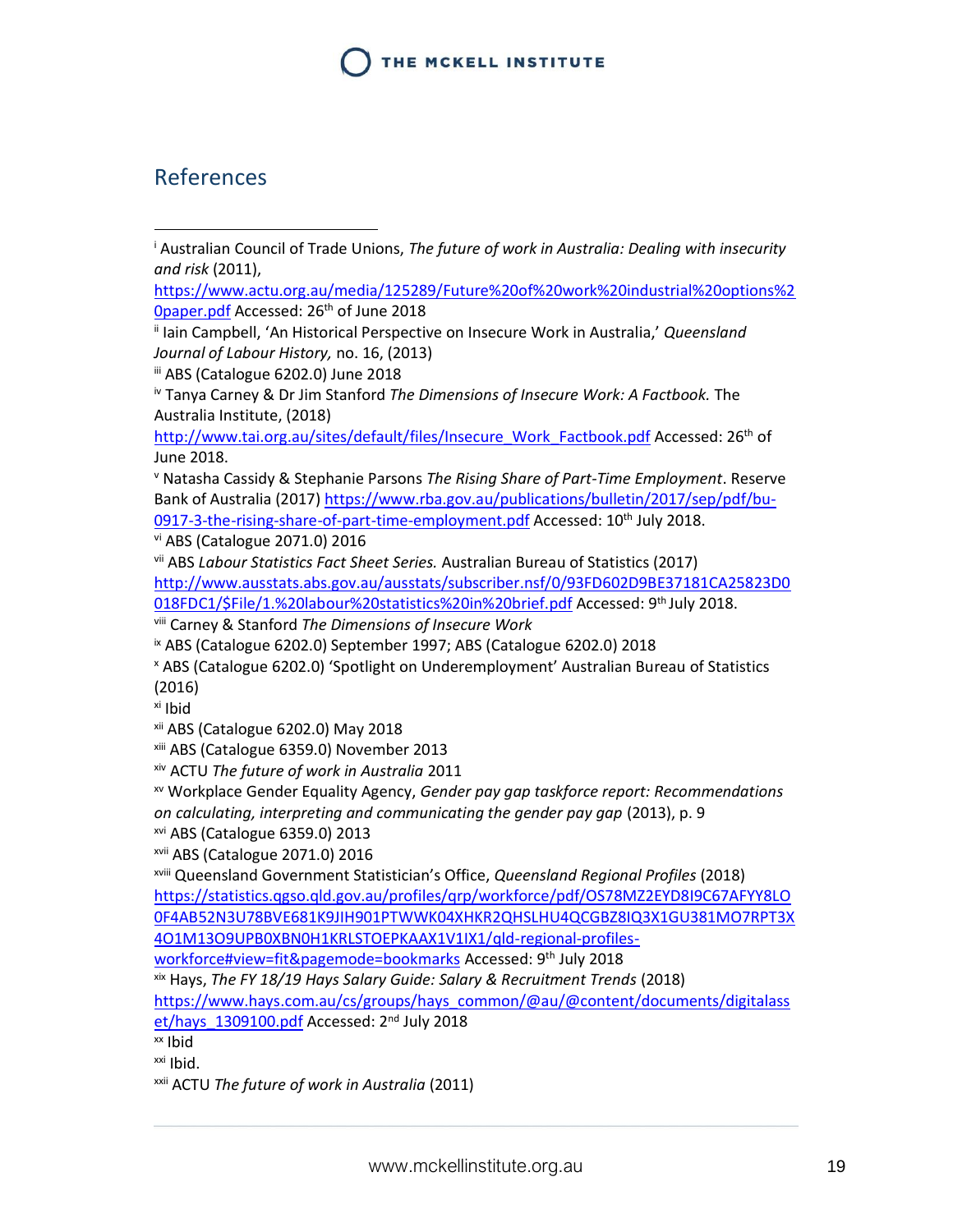#### xxiii Ibid

 $\overline{a}$ 

xxiv House of Representatives Standing Committee on Employment, Workplace Relations and Workforce Participation, *Making it work: Inquiry into independent contracting and labour hire arrangements,* Canberra, August 2005

[https://www.aph.gov.au/binaries/house/committee/ewrwp/independentcontracting/repor](https://www.aph.gov.au/binaries/house/committee/ewrwp/independentcontracting/report/fullreport.pdf) [t/fullreport.pdf](https://www.aph.gov.au/binaries/house/committee/ewrwp/independentcontracting/report/fullreport.pdf) Accessed: 5<sup>th</sup> July 2018

xxv Finance and Administration Committee*, Inquiry into the practices of the labour hire industry in Queensland,* Brisbane, June 2016

[http://www.parliament.qld.gov.au/documents/tableOffice/TabledPapers/2016/5516T1028.](http://www.parliament.qld.gov.au/documents/tableOffice/TabledPapers/2016/5516T1028.pdf) [pdf](http://www.parliament.qld.gov.au/documents/tableOffice/TabledPapers/2016/5516T1028.pdf) Accessed: 5th July 2018

xxvi Ibid.

xxvii Geoff Gilfillan, *Characteristics and use of casual employees in Australia,* Department of Parliamentary Services, January 2018

[http://parlinfo.aph.gov.au/parlInfo/download/library/prspub/5742396/upload\\_binary/5742](http://parlinfo.aph.gov.au/parlInfo/download/library/prspub/5742396/upload_binary/5742396.pdf) [396.pdf](http://parlinfo.aph.gov.au/parlInfo/download/library/prspub/5742396/upload_binary/5742396.pdf) Accessed: 16<sup>th</sup> July 2018

xxviii Jean Edwards 'Casual works win right to request permanent employment after 12 months under Fair Work ruling' ABC News, 5<sup>th</sup> July 2017,

[http://www.abc.net.au/news/2017-07-05/fair-work-decision-decision-on-full-time](http://www.abc.net.au/news/2017-07-05/fair-work-decision-decision-on-full-time-employment-casuals/8680892)[employment-casuals/8680892](http://www.abc.net.au/news/2017-07-05/fair-work-decision-decision-on-full-time-employment-casuals/8680892) Accessed: 5<sup>th</sup> July 2018

xxix Finance and Administration Committee, *Inquiry into labour hire practices*, p. 4

xxx David Peetz, 'Decolectivist Strategies in Oceania' *Industrial* Relations, vol. 57, no. 2 (2002)

xxxi ABS (Category 6333.0) August 2014

xxxii Carney & Stanford *The Dimensions of Insecure Work*

xxxiii Department of Jobs and Small Business 'Unemployment rate by State and Territory' May 2018, [http://lmip.gov.au/default.aspx?LMIP/LFR\\_SAFOUR/LFR\\_UnemploymentRate](http://lmip.gov.au/default.aspx?LMIP/LFR_SAFOUR/LFR_UnemploymentRate) Accessed: 5th July 2018

xxxiv Keim et. al., 'Why Do Employees Worry About Their Jobs?'

xxxv Marianna Virtanen et. al., 'Contingent employment, health, and sickness absence' *Scandinavian Journal of Work, Environment & Health,* Vol. 27. No. 6 (2001)

xxxvi Hans De Witte, 'Job insecurity and Psychological Well-being: Review of the Literature and Exploration of Some Unresolved Issues' *European Journal of Work and Organisational Psychology,* vol. 8, no. 2 (1999)

xxxvii Ibid

xxxviii Sarah Anderson & Anthony Winefield 'Impact of Underemployment on Psychological Health, Physical Health, and Work Attitudes.' In *Underemployment* by Douglas Maynard & Daniel Feldman, New York, Springer, 2011

xxxix Ibid.

xl Committee for Economic Development of Australia [CEDA], *Community pulse 2018: The economic disconnect,* CEDA, Melbourne, 2018

[https://ceda.com.au/CEDA/media/General/Publication/PDFs/CEDA-Comm-Pulse-June-2018-](https://ceda.com.au/CEDA/media/General/Publication/PDFs/CEDA-Comm-Pulse-June-2018-Final_reduced.pdf) [Final\\_reduced.pdf](https://ceda.com.au/CEDA/media/General/Publication/PDFs/CEDA-Comm-Pulse-June-2018-Final_reduced.pdf) Accessed: 28<sup>th</sup> of June 2018

xli Members' Equity [ME] Bank, *Household Financial Comfort Report,* Melbourne, February 2018, [https://www.mebank.com.au/getmedia/ce8faccb-4301-4cf7-afd7-](https://www.mebank.com.au/getmedia/ce8faccb-4301-4cf7-afd7-871f9c45305e/13th-ME-Household-Financial-Comfort-Report_Feb-2018-FINAL.pdf)

[871f9c45305e/13th-ME-Household-Financial-Comfort-Report\\_Feb-2018-FINAL.pdf](https://www.mebank.com.au/getmedia/ce8faccb-4301-4cf7-afd7-871f9c45305e/13th-ME-Household-Financial-Comfort-Report_Feb-2018-FINAL.pdf) Accessed: 28<sup>th</sup> June 2018